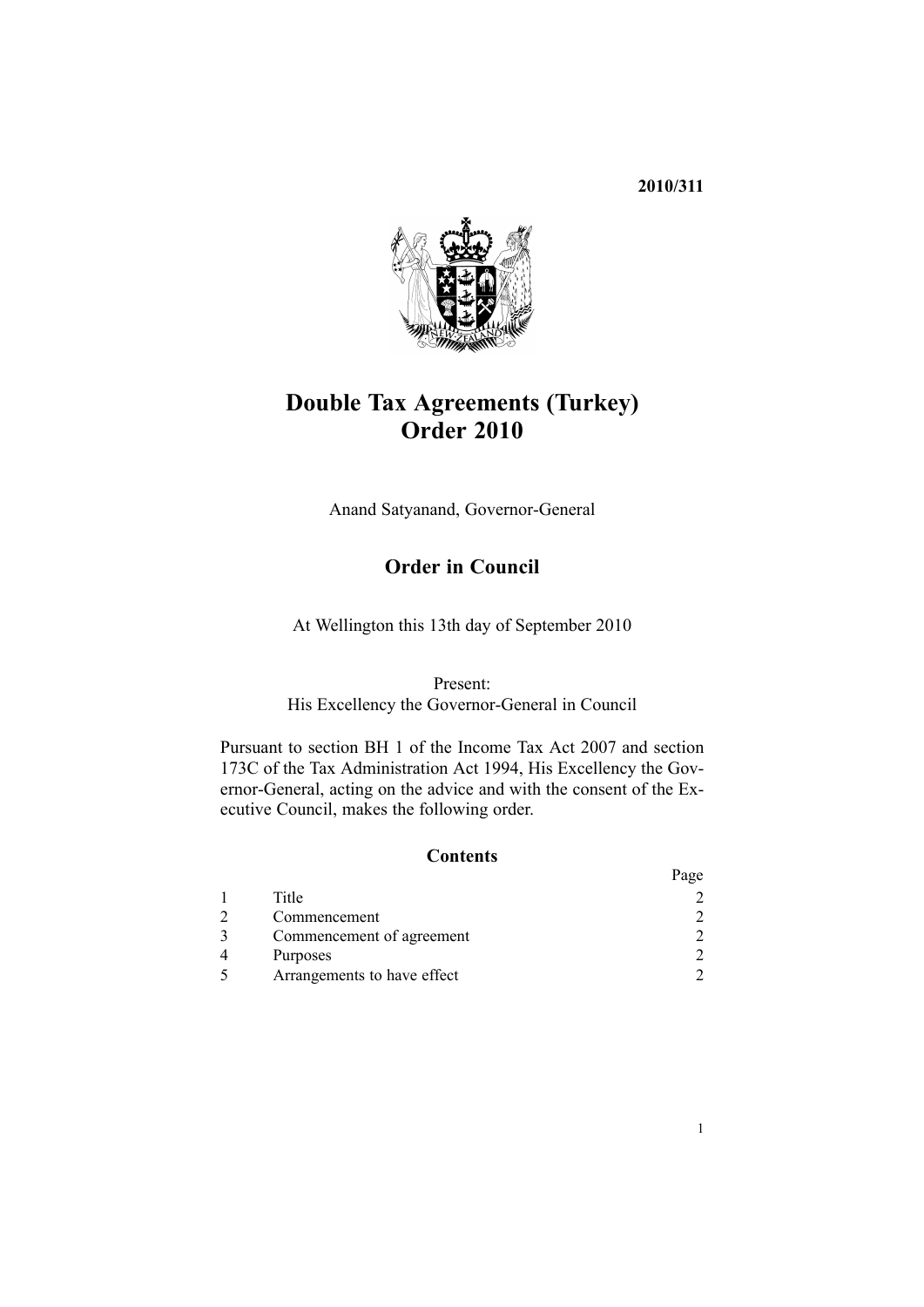## **[Schedule](#page-2-0)** [3](#page-2-0)

<span id="page-1-0"></span>**[Agreement](#page-2-0) between the Government of New Zealand and the [Government](#page-2-0) of the Republic of Turkey for the Avoidance of Double Taxation and the [Prevention](#page-2-0) of Fiscal [Evasion](#page-2-0) with respect to Taxes on Income**

### **Order**

### **1 Title**

This order is the Double Tax Agreements (Turkey) Order 2010.

### **2 Commencement**

This order comes into force on the 28th day after the date of its notification in the *Gazette*.

### **3 Commencement of agreement**

The agreemen<sup>t</sup> and protocol set out in the [Schedule](#page-2-0) come into force on the date referred to in Article 28(1) of the agreemen<sup>t</sup> as the date on which the agreemen<sup>t</sup> enters into force.

#### **4 Purposes**

The arrangements specified in the agreemen<sup>t</sup> and protocol set out in the [Schedule](#page-2-0) have been negotiated with Turkey for 1 or more of the purposes set out in [section](http://www.legislation.govt.nz/pdflink.aspx?id=DLM1512385) BH 1(2) of the Income Tax Act 2007.

#### **5 Arrangements to have effect**

The arrangements specified in the agreemen<sup>t</sup> and protocol set out in the [Schedule](#page-2-0) have effect according to the agreemen<sup>t</sup> and protocol.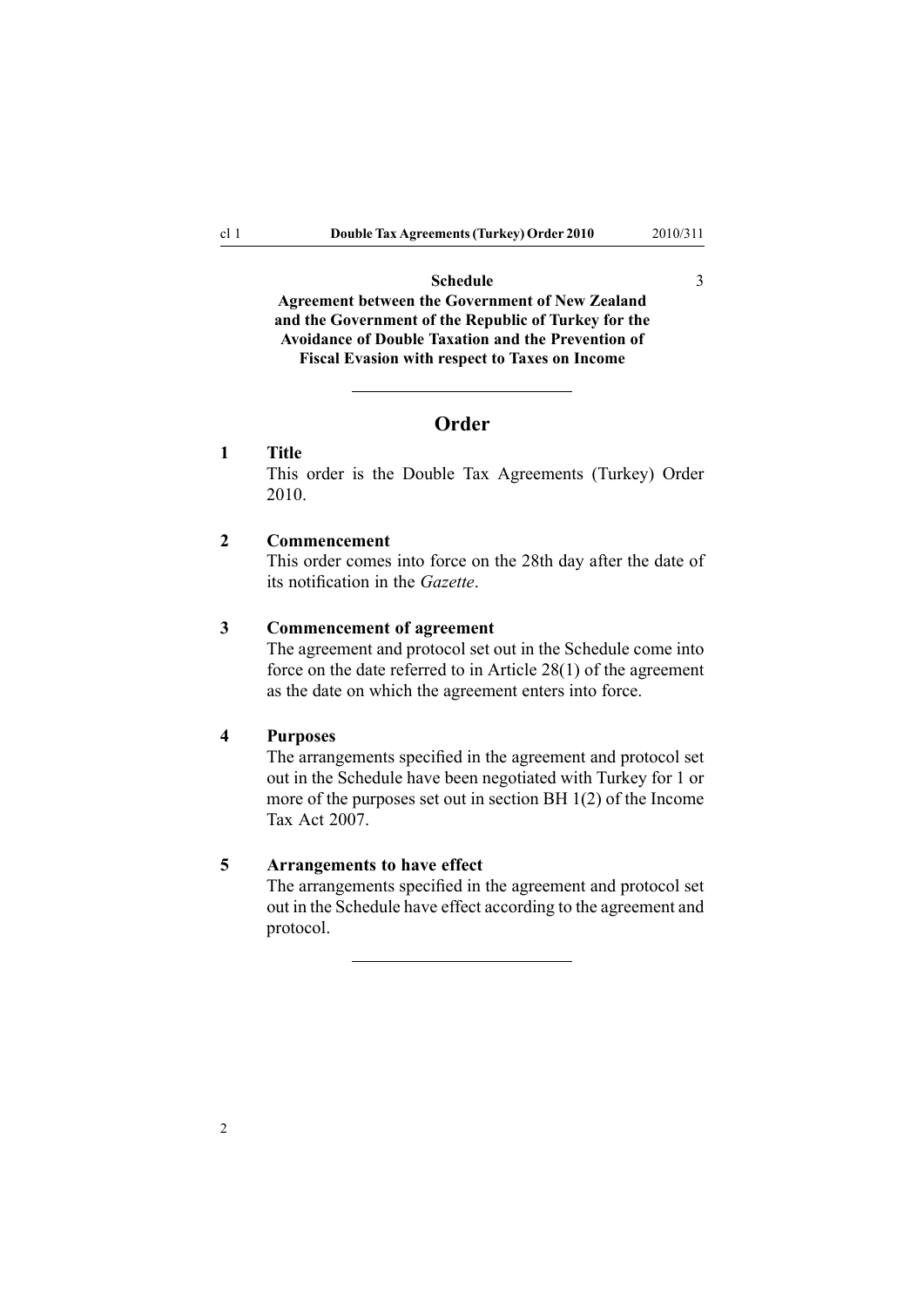# **Schedule** cls [3–5](#page-1-0)

# <span id="page-2-0"></span>**Agreement between the Government of New Zealand and the Government of the Republic of Turkey for the Avoidance of Double Taxation and the Prevention of Fiscal Evasion with respect to Taxes on Income**

The Government of New Zealand and the Government of the Republic of Turkey, desiring to conclude an Agreement for the avoidance of double taxation and the prevention of fiscal evasion with respec<sup>t</sup> to taxes on income,

Have agreed as follows:

# Article 1

# Persons covered

This Agreement shall apply to persons who are residents of one or both of the Contracting States.

# Article 2

## Taxes covered

- 1. This Agreementshall apply to taxes on income imposed on behalf of <sup>a</sup> Contracting State irrespective of the manner in which they are levied.
- 2. There shall be regarded as taxes on income all taxes imposed on total income, or on elements of income, including taxes on gains from the alienation of movable or immovable property, as well as taxes on the total amounts of wages or salaries paid by enterprises.
- 3. The existing taxes to which the Agreement shall apply are in particular:
	- a) in Turkey:
		- i) the income tax:
		- ii) the corporation tax;

(hereinafter referred to as "Turkish tax").

b) in New Zealand: the income tax; (hereinafter referred to as "New Zealand tax").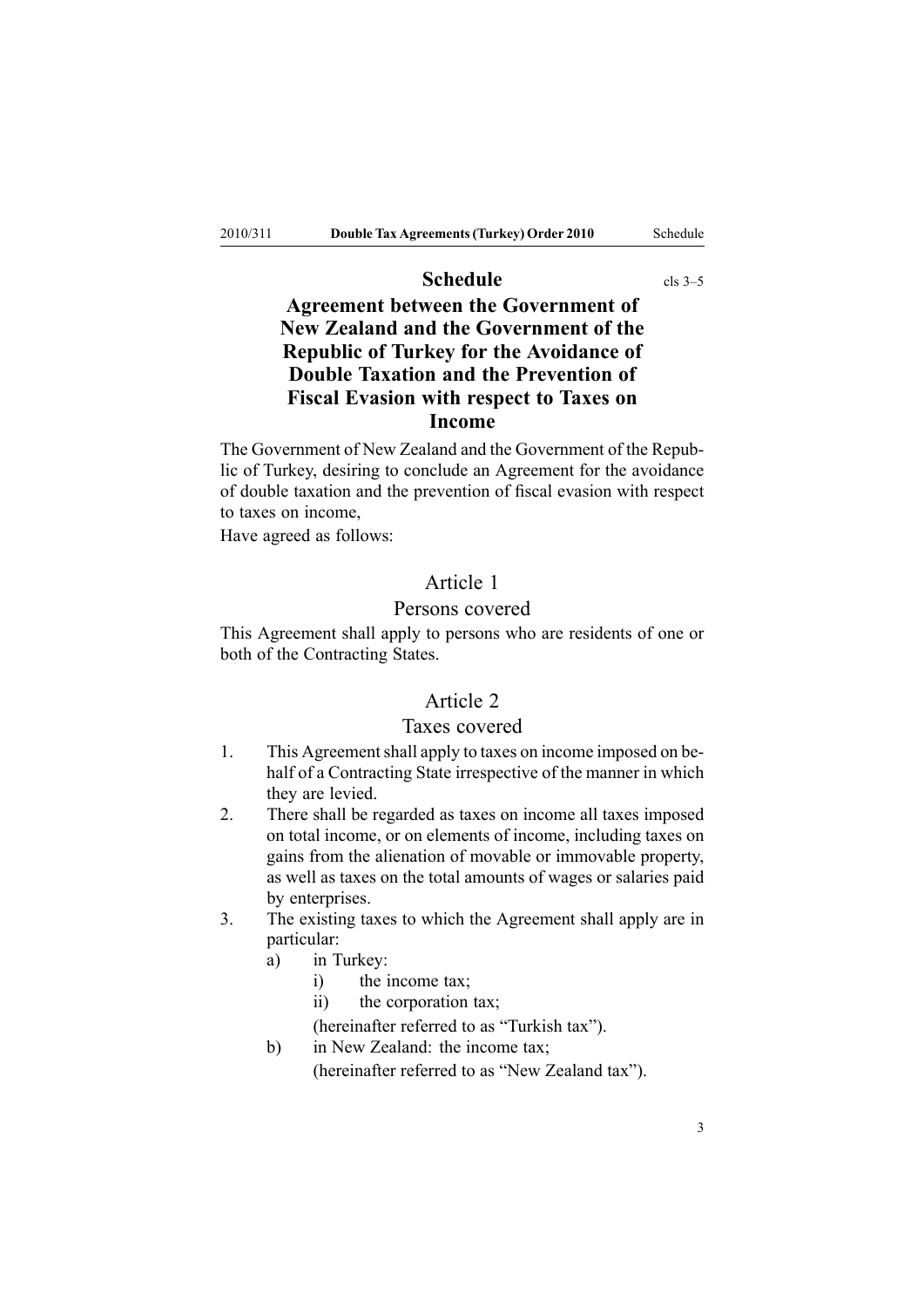#### Article 2*—continued*

4. The Agreement shall apply also to any identical or substantially similar taxes which are imposed after the date of signature of the Agreement in addition to, or in place of, the existing taxes. The competent authorities of the Contracting States shall notify each other of any significant changes that have been made in their respective taxation laws.

# Article 3

### General definitions

- 1. For the purposes of this Agreement, unless the context otherwise requires:
	- a) i) the term "Turkey" means the Turkish territory including territorial sea and air space above it, as well as the maritime areas over which it has jurisdiction or sovereign rights for the purpose of exploration, exploitation and conservation of natural resources, pursuan<sup>t</sup> to international law;
		- ii) the term "New Zealand" means the territory of New Zealand but does not include Tokelau; it also includes any area beyond the territorial sea designated under New Zealand legislation and in accordance with international law as an area in which New Zealand may exercise sovereign rights with respec<sup>t</sup> to natural resources;
	- b) the terms "a Contracting State" and "the other Contracting State" mean Turkey or New Zealand as the context requires;
	- c) the term "person" includes an individual, <sup>a</sup> company and any other body of persons;
	- d) the term "company" means any body corporate or any entity which is treated as <sup>a</sup> body corporate for tax purposes;
	- e) the term "legal head office" means;
		- i) with respec<sup>t</sup> to Turkey, the registered office registered under the Turkish Code of Commerce;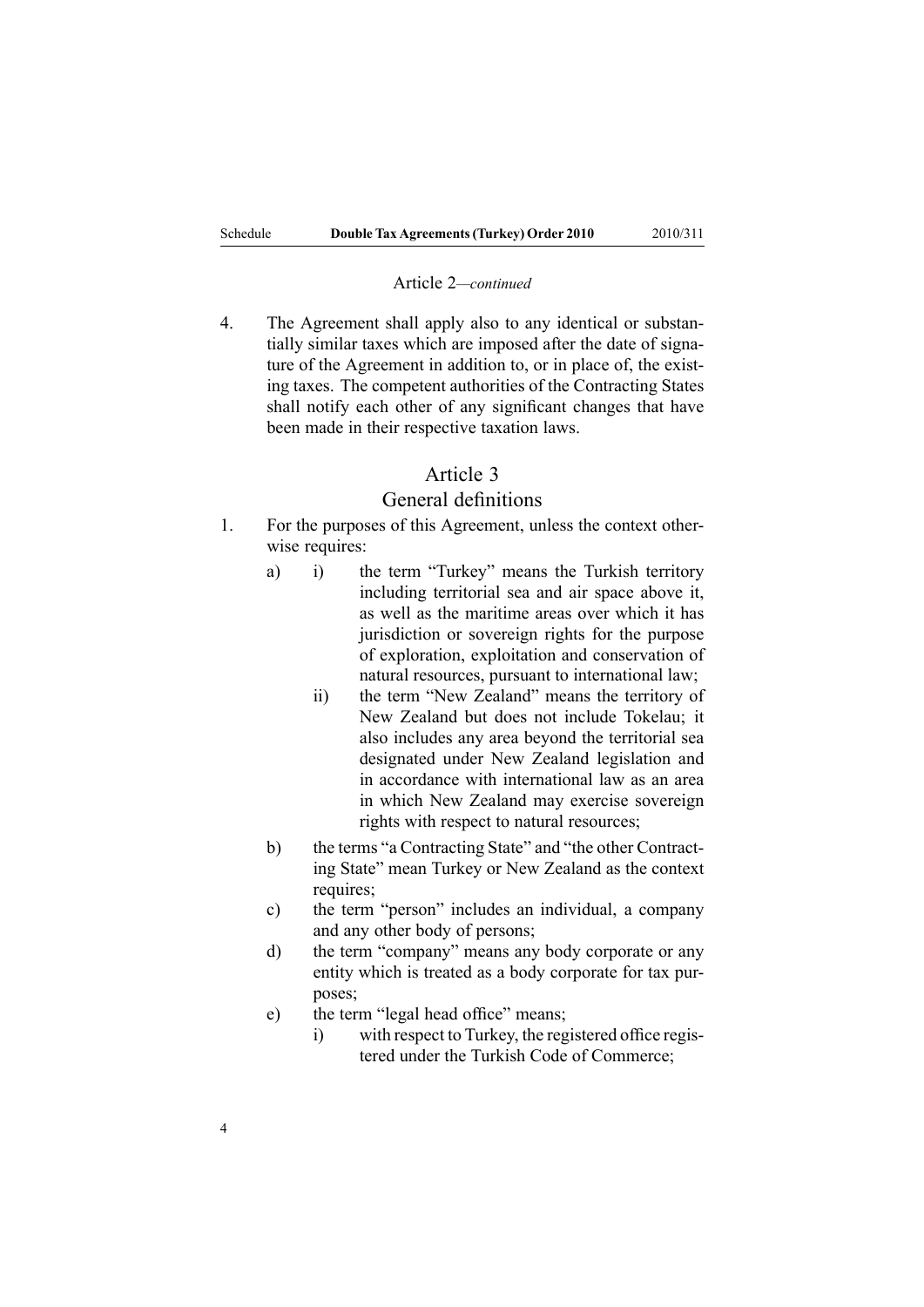#### Article 3*—continued*

- ii) with respec<sup>t</sup> to New Zealand, the place of incorporation;
- f) the term "national", in relation to <sup>a</sup> Contracting State, means:
	- i) any individual possessing the nationality or citizenship of that Contracting State; and
	- ii) any legal person, partnership or association deriving its status as such from the laws in force in that Contracting State;
- g) the terms "enterprise of <sup>a</sup> Contracting State" and "enterprise of the other Contracting State" mean respectively an enterprise carried on by <sup>a</sup> resident of <sup>a</sup> Contracting State and an enterprise carried on by <sup>a</sup> resident of the other Contracting State;
- h) the term "competent authority" means:
	- i) in the case of Turkey, the Minister of Finance or <sup>a</sup> representative authorised by the Minister of Finance; and
	- ii) in the case of New Zealand, the Commissioner of Inland Revenue or an authorised representative;
- i) the term "international traffic" means any transport by a ship or aircraft operated by an enterprise of <sup>a</sup> Contracting State, excep<sup>t</sup> when the ship or aircraft is operated solely between places in the other Contracting State.
- 2. As regards the application of the Agreement at any time by <sup>a</sup> Contracting State any term not defined therein shall, unless the context otherwise requires, have the meaning that it has at that time under the law of that State for the purposes of the taxes to which the Agreement applies, any meaning under the applicable tax laws of that State prevailing over <sup>a</sup> meaning given to the term under other laws of that State

# Article 4

#### Resident

1. For the purposes of this Agreement, the term "resident of <sup>a</sup> Contracting State" means any person who, under the laws of that State, is liable to tax therein by reason of that person's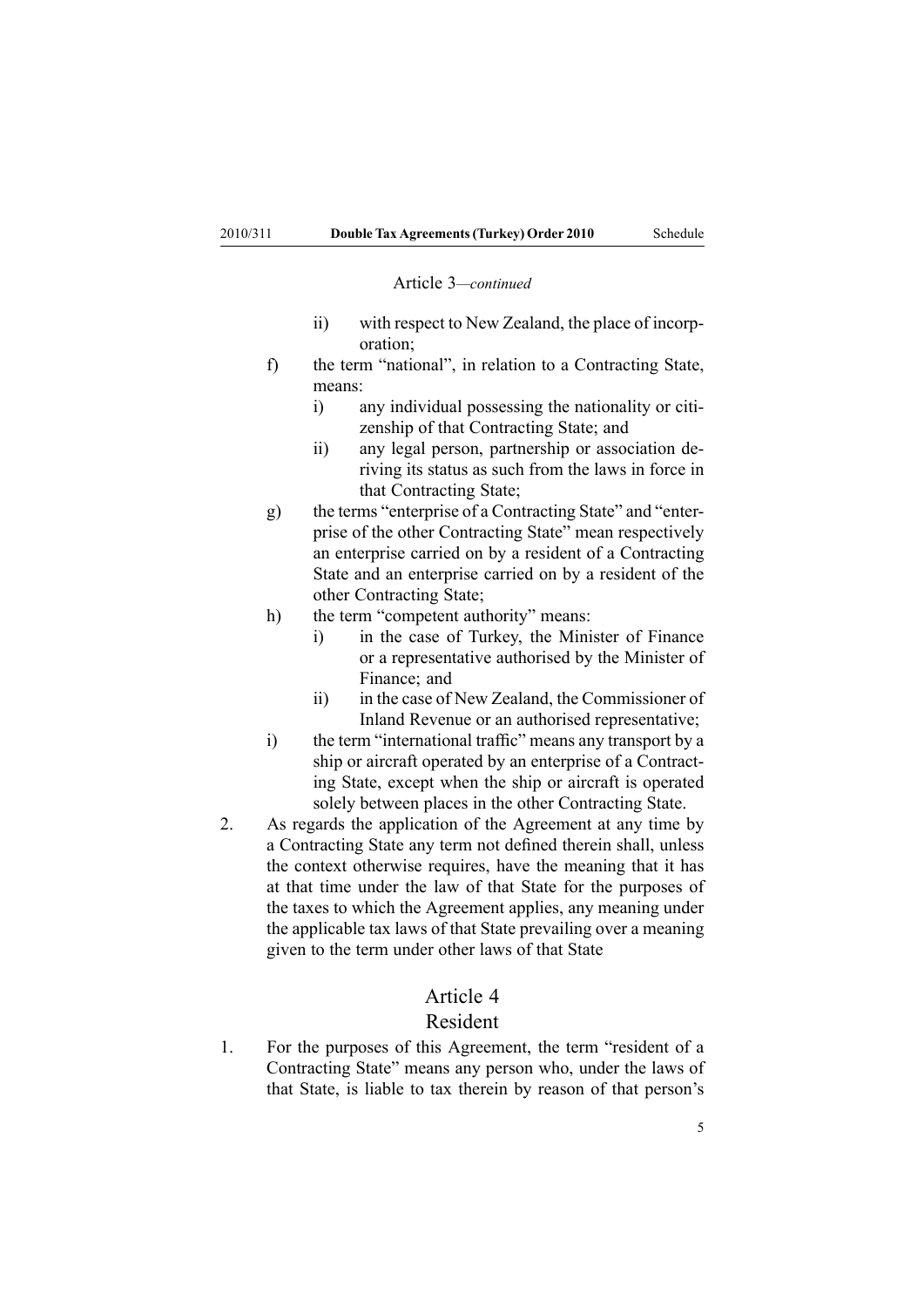#### Article 4*—continued*

domicile, residence, legal head office, place of managemen<sup>t</sup> or any other criterion of <sup>a</sup> similar nature, and also includes that State and any political subdivision or local authority thereof. This term, however, does not include any person who is liable to tax in that State in respec<sup>t</sup> only of income from sources in that State.

- 2. Where by reason of the provisions of paragraph 1 an individual is <sup>a</sup> resident of both Contracting States, then their status shall be determined as follows:
	- (a) the individual shall be deemed to be <sup>a</sup> resident only of the State in which <sup>a</sup> permanen<sup>t</sup> home is available to the individual; if <sup>a</sup> permanen<sup>t</sup> home is available to the individual in both States, the individual shall be deemed to be <sup>a</sup> resident only of the State with which the individual's personal and economic relations are closer (centre of vital interests);
	- (b) if the State in which the individual has their centre of vital interests cannot be determined, or if <sup>a</sup> permanen<sup>t</sup> home is not available to the individual in either State, the individual shall be deemed to be <sup>a</sup> resident only of the State in which the individual has an habitual abode;
	- (c) if the individual has an habitual abode in both States or in neither of them, the individual shall be deemed to be <sup>a</sup> resident only of the State of which the individual is <sup>a</sup> national;
	- (d) if the individual is <sup>a</sup> national of both States or of neither of them, the competent authorities of the Contracting States shall settle the question by mutual agreement.
- 3. Where by reason of the provisions of paragraph 1, <sup>a</sup> person other than an individual is <sup>a</sup> resident of both Contracting States, then it shall be deemed to be <sup>a</sup> resident only of the State in which its place of effective managemen<sup>t</sup> is situated. However, where such person has its place of effective managemen<sup>t</sup> in <sup>a</sup> Contracting State and its legal head office in the other Contracting State, then the competent authorities of the Contracting States shall determine by mutual agreemen<sup>t</sup> the State of which the person shall be deemed to be <sup>a</sup> resident for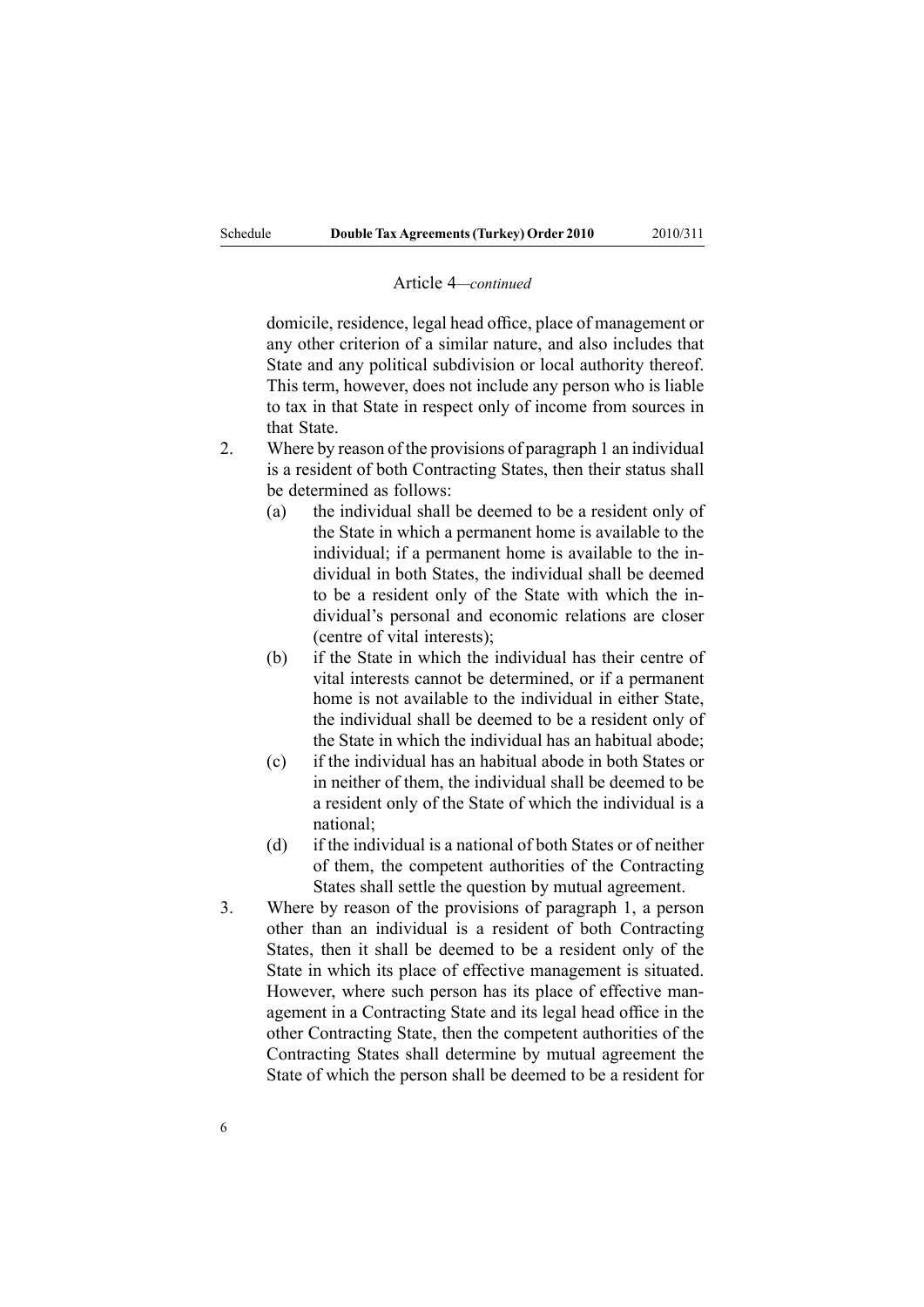### Article 4*—continued*

the purposes of the Agreement. In the absence of such agreement, such person shall not be considered to be <sup>a</sup> resident of either Contracting State for the purposes of enjoying benefits under the Agreement.

### Article 5

#### Permanent establishment

- 1. For the purposes of this Agreement, the term "permanent establishment" means <sup>a</sup> fixed place of business through which the business of an enterprise is wholly or partly carried on.
- 2. The term "permanent establishment" includes especially:
	- a) <sup>a</sup> place of management;
	- b) <sup>a</sup> branch;
	- c) an office;
	- d) <sup>a</sup> factory;
	- e) <sup>a</sup> workshop; and
	- f) <sup>a</sup> mine, an oil or gas well, <sup>a</sup> quarry or any other place of extraction of natural resources.
- 3. A building site, or <sup>a</sup> construction, installation or assembly project, or supervisory activities in connection with that building site or construction, installation or assembly project, constitutes <sup>a</sup> permanen<sup>t</sup> establishment if it lasts more than 6 months.
- 4. An enterprise shall be deemed to have <sup>a</sup> permanen<sup>t</sup> establishment in <sup>a</sup> Contracting State and to carry on business through that permanen<sup>t</sup> establishment for more than 183 days in any 12 month period if:
	- a) it carries on activities which consist of the exploration for or exploitation of natural resources, including standing timber, situated in that State; or
	- b) it operates substantial equipment in that State;
		- (i) for the exploration for, or exploitation of, natural resources; or
		- (ii) in activities connected with that exploration or exploitation.
- 5. Where an enterprise of <sup>a</sup> Contracting State performs services, other than the services that are dealt with in Article 14, in the other Contracting State: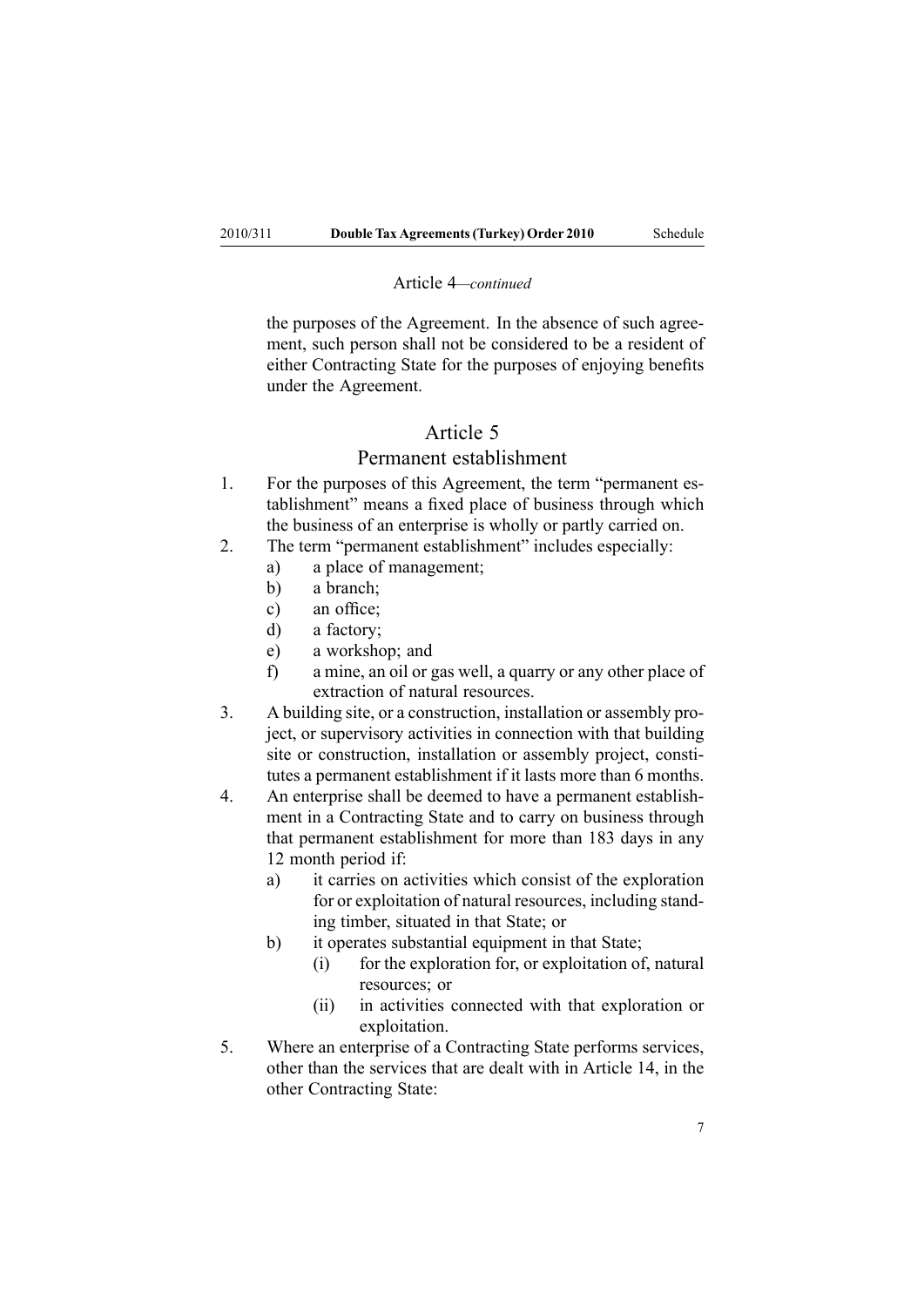#### Article 5*—continued*

- a) through one or more individuals who are presen<sup>t</sup> in that other State for <sup>a</sup> period or periods exceeding in the aggregate 183 days in any twelve month period, and more than 50 per cent of the gross revenues attributable to active business activities of the enterprise during this period or periods are derived from the services performed in that other State through that individual or those individuals, or
- b) for <sup>a</sup> period or periods exceeding in the aggregate 183 days in any twelve month period, and these services are performed for the same project or connected projects through one or more individuals who are performing such services in that other State or are presen<sup>t</sup> in that other State for the purpose of performing such services (excluding an individual who performs such services on behalf of another enterprise, unless the first-mentioned enterprise supervises, directs or controls the manner in which such services are performed by the individual),

the activities carried on in that other State in performing these services shall be deemed to be carried on through <sup>a</sup> permanent establishment of the enterprise situated in that other State, unless these services are limited to those mentioned in paragraph 6 which, if performed through <sup>a</sup> fixed place of business, would not make this fixed place of business <sup>a</sup> permanen<sup>t</sup> establishment under the provisions of that paragraph.

- 6. Notwithstanding the preceding provisions of this Article, the term "permanent establishment" shall be deemed not to include:
	- a) the use of facilities solely for the purpose of storage, display or delivery of goods or merchandise belonging to the enterprise;
	- b) the maintenance of <sup>a</sup> stock of goods or merchandise belonging to the enterprise solely for the purpose of storage, display or delivery;
	- c) the maintenance of <sup>a</sup> stock of goods or merchandise belonging to the enterprise solely for the purpose of processing by another enterprise;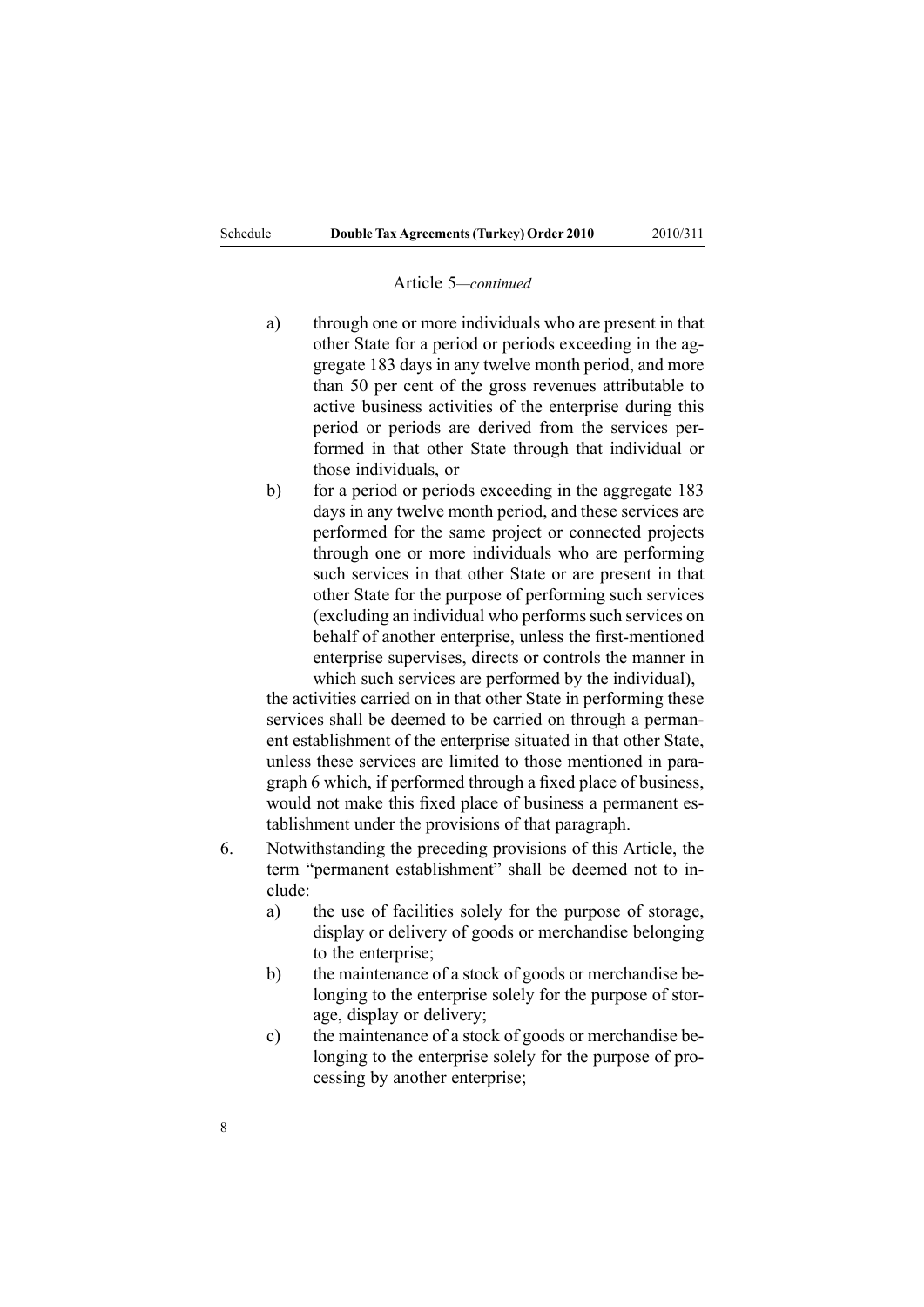#### Article 5*—continued*

- d) the maintenance of <sup>a</sup> fixed place of business solely for the purpose of purchasing goods or merchandise, or of collecting information, for the enterprise;
- e) the maintenance of <sup>a</sup> fixed place of business solely for the purpose of carrying on, for the enterprise, any other activity of <sup>a</sup> preparatory or auxiliary character;
- f) the maintenance of <sup>a</sup> fixed place of business solely for any combination of activities mentioned in sub-paragraphs a) to e), provided that the overall activity of the fixed place of business resulting from this combination is of <sup>a</sup> preparatory or auxiliary character.
- 7. Notwithstanding the provisions of paragraphs 1 and 2, where <sup>a</sup> person—other than an agen<sup>t</sup> of an independent status to whom paragraph 8 applies—is acting on behalf of an enterprise and has and habitually exercises in <sup>a</sup> Contracting State an authority to substantially negotiate or conclude contracts in the name of the enterprise, that enterprise shall be deemed to have <sup>a</sup> permanent establishment in that State in respec<sup>t</sup> of any activities which that person undertakes for the enterprise, unless the activities of such person are limited to those mentioned in paragraph 6 which, if exercised through <sup>a</sup> fixed place of business, would not make this place of business <sup>a</sup> permanen<sup>t</sup> establishment under the provisions of that paragraph.
- 8. An enterprise shall not be deemed to have <sup>a</sup> permanen<sup>t</sup> establishment in <sup>a</sup> Contracting State merely because it carries on business in that State through <sup>a</sup> broker, general commission agen<sup>t</sup> or any other agen<sup>t</sup> of an independent status, provided that such persons are acting in the ordinary course of their business.
- 9. The fact that <sup>a</sup> company which is <sup>a</sup> resident of <sup>a</sup> Contracting State controls or is controlled by <sup>a</sup> company which is <sup>a</sup> resident of the other Contracting State, or which carries on business in that other State (whether through <sup>a</sup> permanen<sup>t</sup> establishment or otherwise), shall not of itself constitute either company <sup>a</sup> permanen<sup>t</sup> establishment of the other.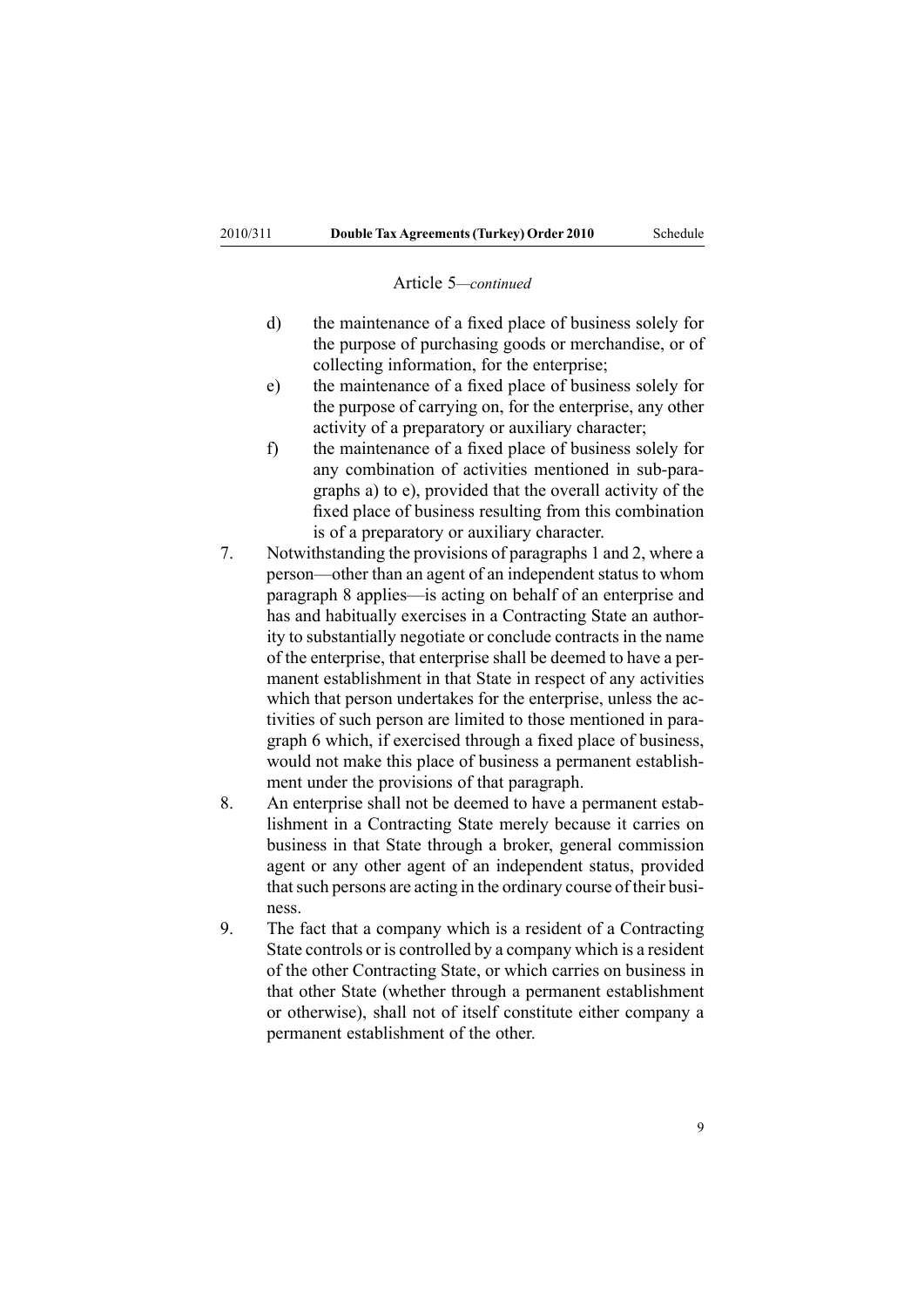# Article 6

### Income from immovable property

- 1. Income derived by <sup>a</sup> resident of <sup>a</sup> Contracting State from immovable property (including income from agriculture, forestry or fishing) situated in the other Contracting State may be taxed in that other State.
- 2. The term "immovable property" shall have the meaning which it has under the law of the Contracting State in which the property in question is situated. The term shall in any case include any natural resources, property accessory to immovable property, livestock and equipment used in agriculture, forestry or fishing, rights to which the provisions of general law respecting landed or immovable property apply, usufruct of immovable property and rights to explore for or exploit natural resources or standing timber, and rights to variable or fixed payments either as consideration for or in respec<sup>t</sup> of the exploitation of, or the right to explore for or exploit natural resources or standing timber; ships, boats and aircraft shall not be regarded as immovable property.
- 3. The provisions of paragraph 1 shall apply to income derived from the direct use, letting or use in any other form of immovable property.
- 4. The provisions of paragraphs 1 and 3 shall also apply to the income from immovable property of an enterprise and to income from immovable property used for the performance of independent personal services.

### Article 7

#### Business profits

- 1. The profits of an enterprise of <sup>a</sup> Contracting State shall be taxable only in that State unless the enterprise carries on business in the other Contracting State through <sup>a</sup> permanen<sup>t</sup> establishment situated therein. If the enterprise carries on business as aforesaid, the profits of the enterprise may be taxed in the other State but only so much of them as is attributable to that permanent establishment.
- 2. Subject to the provisions of paragraph 3, where an enterprise of <sup>a</sup> Contracting State carries on businessin the other Contracting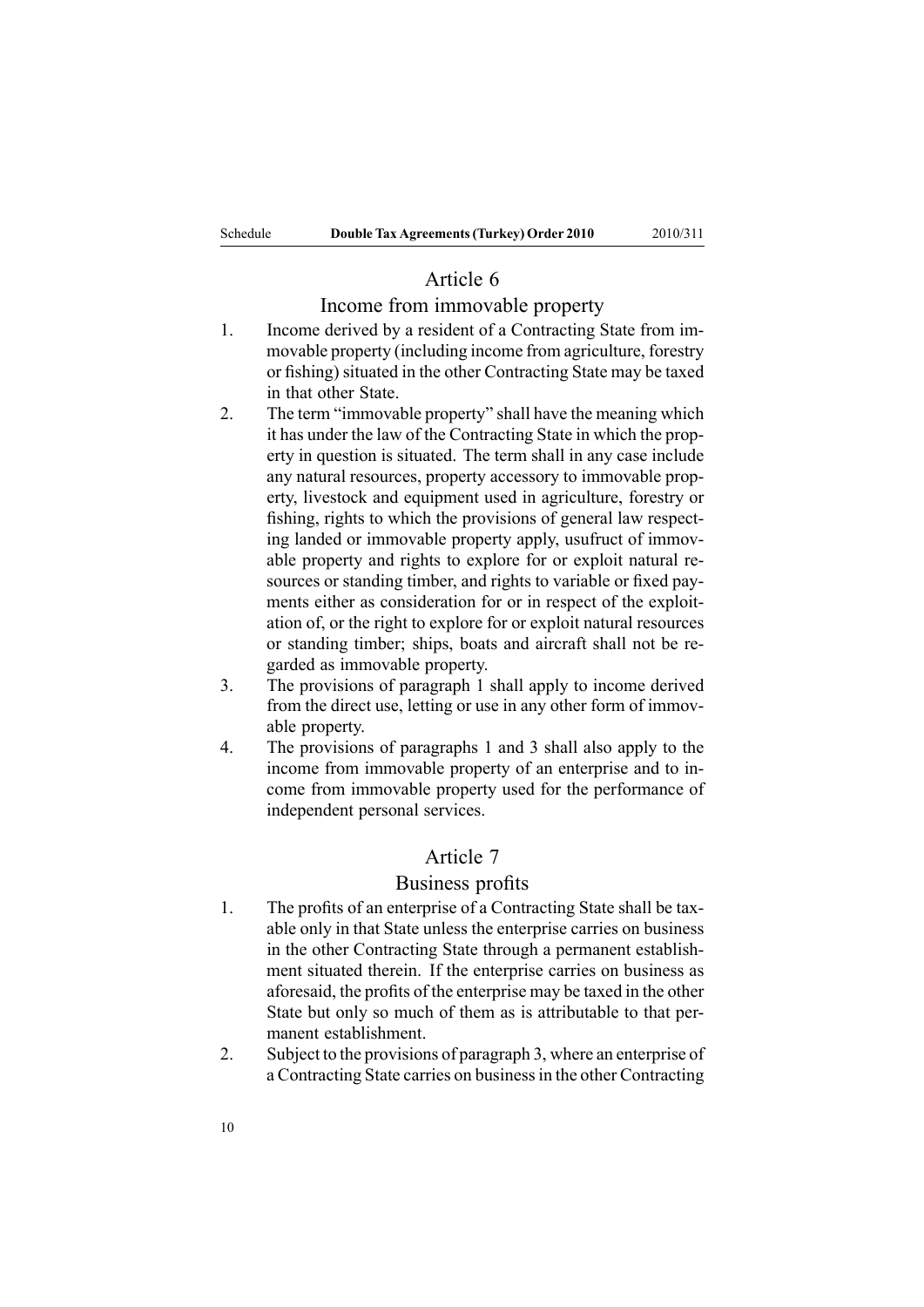### Article 7*—continued*

State through a permanent establishment situated therein, there shall in each Contracting State be attributed to that permanen<sup>t</sup> establishment the profits which it might be expected to make if it were <sup>a</sup> distinct and separate enterprise engaged in the same or similar activities under the same or similar conditions and dealing wholly independently with the enterprise of which it is <sup>a</sup> permanen<sup>t</sup> establishment.

- 3. In determining the profits of <sup>a</sup> permanen<sup>t</sup> establishment, there shall be allowed as deductions expenses which are incurred for the purposes of the permanen<sup>t</sup> establishment, including executive and general administrative expenses so incurred, whether in the State in which the permanen<sup>t</sup> establishment is situated or elsewhere.
- 4. No profits shall be attributed to <sup>a</sup> permanen<sup>t</sup> establishment by reason of the mere purchase by that permanen<sup>t</sup> establishment of goods or merchandise for the enterprise.
- 5. Nothing in this Article shall affect any provisions of the laws of either Contracting State at any time in force as they affect the taxation of any income from any form of insurance.
- 6. Where profits include items of income which are dealt with separately in other Articles of this Agreement, then the provisions of those Articles shall not be affected by the provisions of this Article.

# Article 8

### Shipping and air transport

- 1. Profits of an enterprise of <sup>a</sup> Contracting State derived from the operation of ships or aircraft in international traffic shall be taxable only in that State.
- 2. Nothwithstanding the provisions of paragraph 1, amounts paid or payable to an enterprise of <sup>a</sup> Contracting State for carriage by ship or aircraft of passengers, livestock, mail, goods or merchandise which are shipped in the other Contracting State and are discharged at <sup>a</sup> place in that other State, may be taxed in that other State.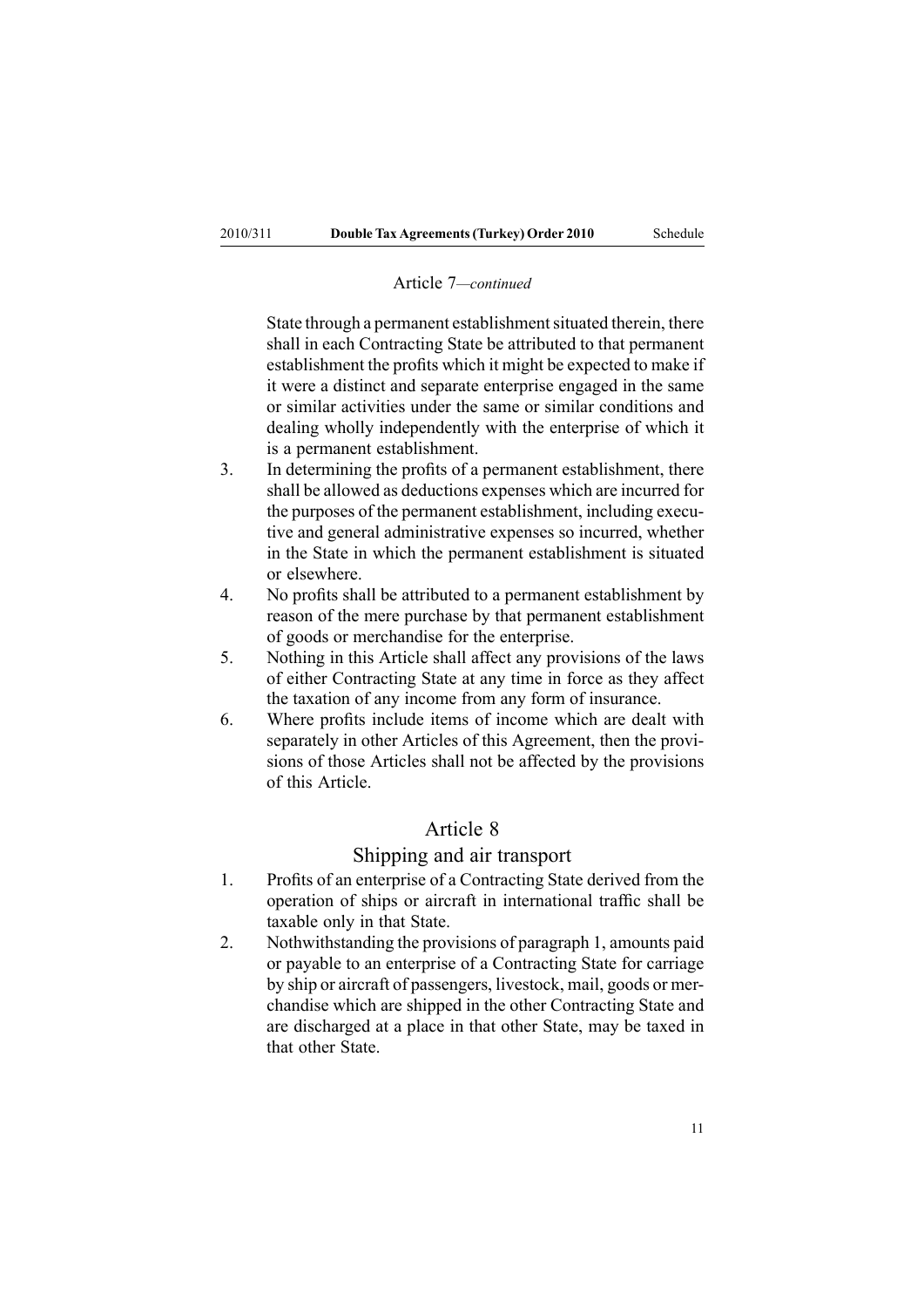#### Article 8*—continued*

3. The provisions of paragraph 1 and 2 of this Article shall also apply to profits from the participation in a pool, a joint business or an international operating agency.

### Article 9

### Associated enterprises

- 1. Where
	- a) an enterprise of <sup>a</sup> Contracting State participates directly or indirectly in the management, control or capital of an enterprise of the other Contracting State, or
	- b) the same persons participate directly or indirectly in the management, control or capital of an enterprise of <sup>a</sup> Contracting State and an enterprise of the other Contracting State,

and in either case conditions are made or imposed between the two enterprises in their commercial or financial relations which differ from those which would be made between independent enterprises, then any profits which would, but for those conditions, have accrued to one of the enterprises, but, by reason of those conditions, have not so accrued, may be included in the profits of that enterprise and taxed accordingly.

2. Where <sup>a</sup> Contracting State includes in the profits of an enterprise of that State—and taxes accordingly—profits on which an enterprise of the other Contracting State has been charged to tax in that other State and the profits so included are by the first-mentioned State claimed to be profits which would have accrued to the enterprise of the first-mentioned State if the conditions made between the two enterprises had been those which would have been made between independent enterprises, then that other State shall make an appropriate adjustment to the amount of the tax charged therein on those profits, where that other State considers the adjustment justified. In determining such adjustment, due regard shall be had to the other provisions of this Agreement and the competent authorities of the Contracting States shall if necessary consult each other.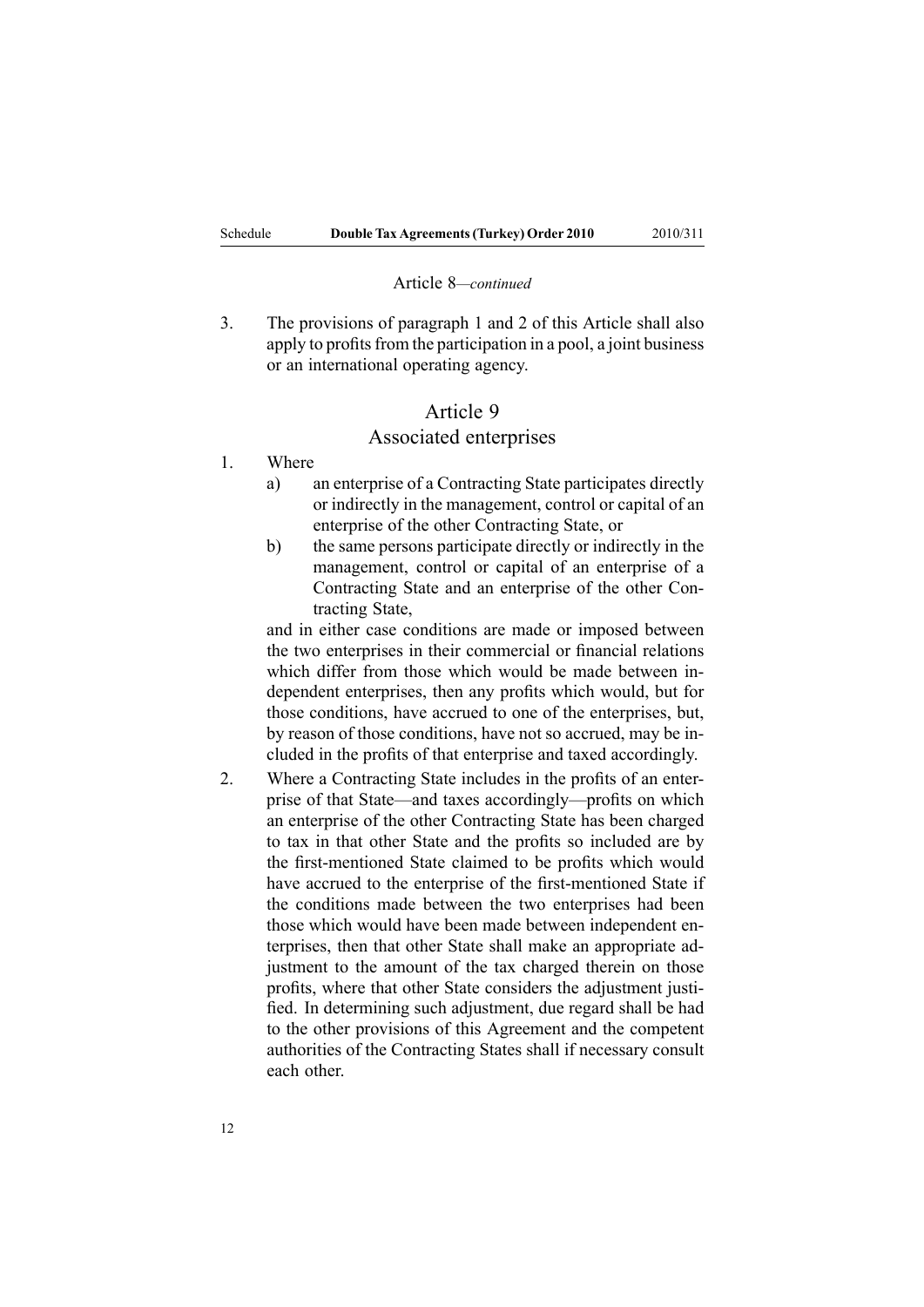# Article 10

# Dividends

- 1. Dividends paid by <sup>a</sup> company which is <sup>a</sup> resident of <sup>a</sup> Contracting State to <sup>a</sup> resident of the other Contracting State may be taxed in that other State.
- 2. However, such dividends may also be taxed in the Contracting State of which the company paying the dividends is <sup>a</sup> resident and according to the laws of that State, but if the beneficial owner of the dividends is <sup>a</sup> resident of the other Contracting State, the tax so charged shall not exceed:
	- a) 5 per cent of the gross amount of the dividends if the beneficial owner is <sup>a</sup> company (other than <sup>a</sup> partnership) which holds directly at least 25 per cent of the capital of the company paying the dividends; provided that such dividends are exemp<sup>t</sup> from tax in that other State;
	- b) 15 per cent of the gross amount of the dividends in all other cases.

This paragraph shall not affect the taxation of the company in respec<sup>t</sup> of the profits out of which the dividends are paid.

- 3. The term "dividends" as used in this Article means income from shares, "jouissance" shares or "jouissance" rights, founders' shares or other rights, not being debt-claims, participating in profits, as well as other income subjected to the same taxation treatment as income from shares by the laws of the State of which the company making the distribution is <sup>a</sup> resident.
- 4. Profits derived by <sup>a</sup> resident of New Zealand through <sup>a</sup> permanent establishment situated in Turkey may, after having been taxed under Article 7, be taxed on the remaining amount of that profit in Turkey, but the tax so charged shall not exceed:
	- a) 5 per cent of the remaining amount provided that such profits are exemp<sup>t</sup> from tax in New Zealand;
	- b) 15 per cent of the remaining amount in all other cases.
- 5. The provisions of paragraphs 1 and 2 shall not apply if the beneficial owner of the dividends, being <sup>a</sup> resident of <sup>a</sup> Contracting State, carries on business in the other Contracting State of which the company paying the dividends is <sup>a</sup> resident, through <sup>a</sup> permanen<sup>t</sup> establishment situated therein or performs in that other State independent personal services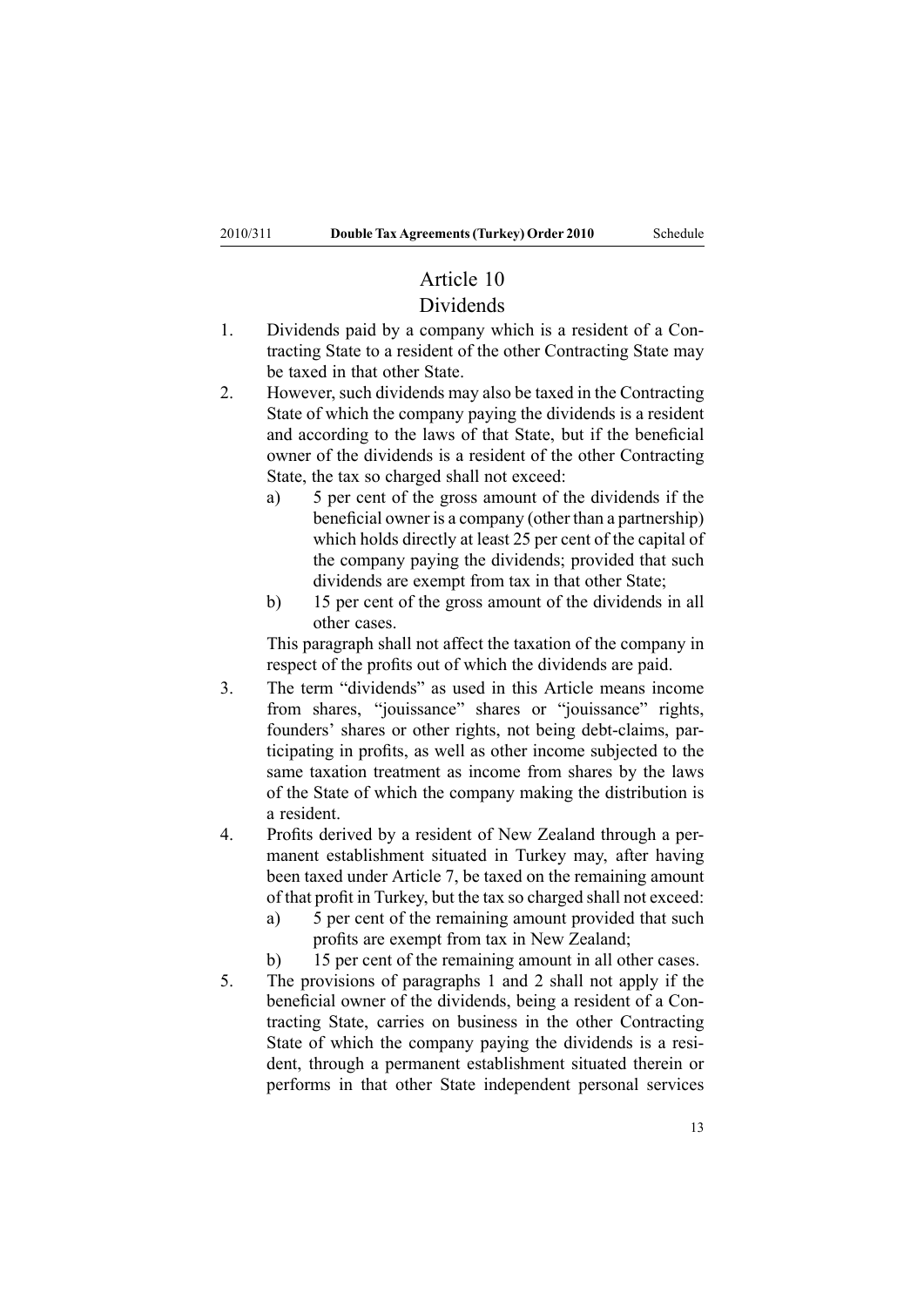#### Article 10*—continued*

from <sup>a</sup> fixed base situated therein and the holding in respec<sup>t</sup> of which the dividends are paid is effectively connected with such permanen<sup>t</sup> establishment or fixed base. In such case the provisions of Article 7 or Article 14, as the case may be, shall apply.

6. Subject to the provisions of paragraph 4, where <sup>a</sup> company which is <sup>a</sup> resident of <sup>a</sup> Contracting State derives profits or income from the other Contracting State, that other State may not impose any tax on the dividends paid by the company, excep<sup>t</sup> insofar as such dividends are paid to <sup>a</sup> resident of that other State or insofar asthe holding in respec<sup>t</sup> of which the dividends are paid is effectively connected with <sup>a</sup> permanen<sup>t</sup> establishment or <sup>a</sup> fixed base situated in that other State, nor subject the company's undistributed profits to <sup>a</sup> tax on the company's undistributed profits, even if the dividends paid or the undistributed profits consist wholly or partly of profits or income arising in such other State.

### Article 11

#### Interest

- 1. Interest arising in <sup>a</sup> Contracting State and paid to <sup>a</sup> resident of the other Contracting State may be taxed in that other State.
- 2. However, such interest may also be taxed in the Contracting State in which it arises and according to the laws of that State, but if the beneficial owner of the interest is <sup>a</sup> resident of the other Contracting State, the tax so charged shall not exceed:
	- a) 10 per cent of the gross amount of the interest if it is paid to <sup>a</sup> bank;
	- b) 15 per cent of the gross amount of the interest in all other cases.
- 3. Notwithstanding the provisions of paragraph 2, interest arising in:
	- a) New Zealand and paid to the Government of Turkey or to the Central Bank of Turkey (Türkiye Cumhuriyet Merkez Bankası) shall be exemp<sup>t</sup> from New Zealand tax;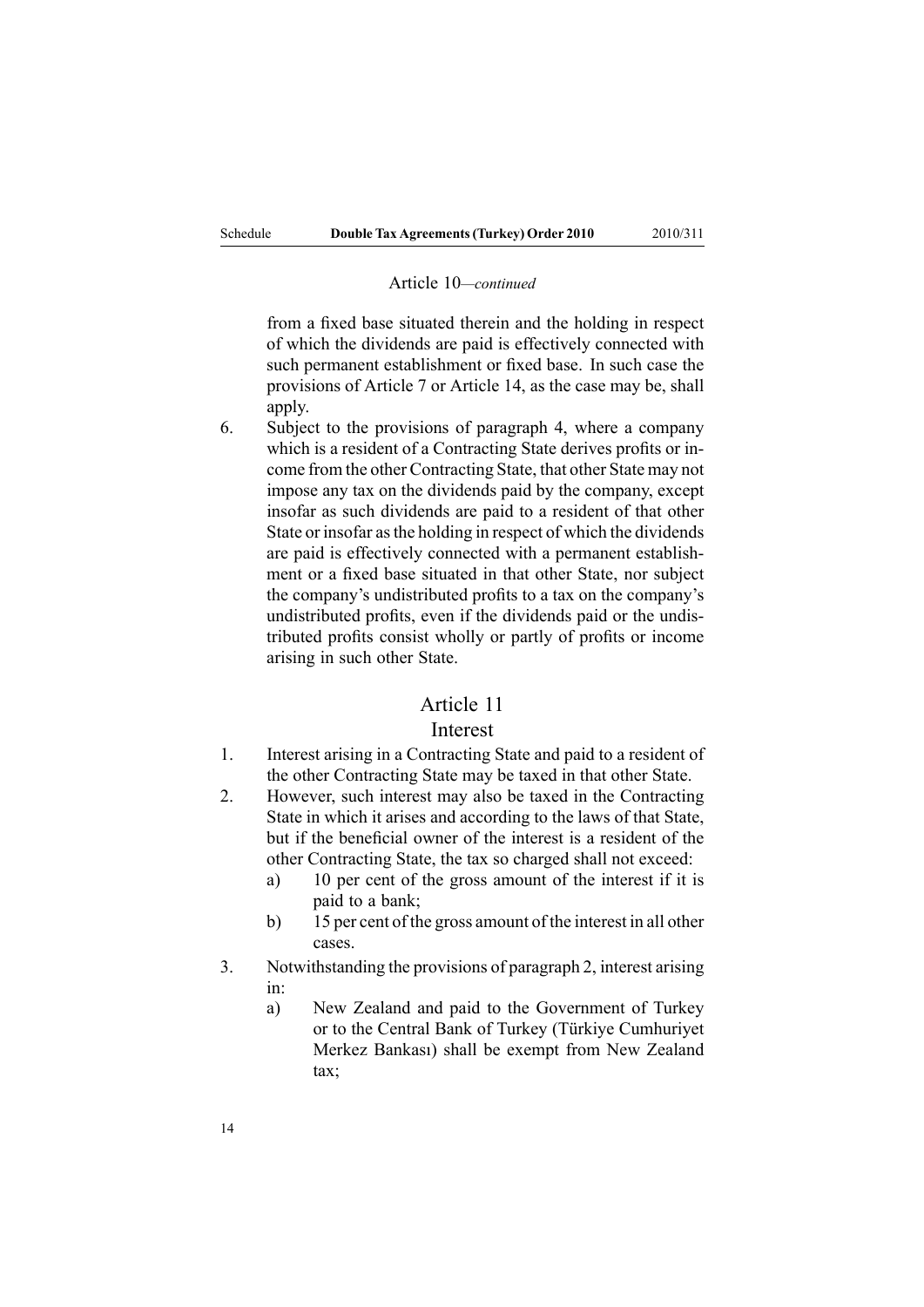#### Article 11*—continued*

- b) Turkey and paid to the Government of New Zealand or to the Reserve Bank of New Zealand shall be exemp<sup>t</sup> from Turkish tax.
- 4. The term "interest" as used in this Article means income from debt-claims of every kind, whether or not secured by mortgage and whether or not carrying <sup>a</sup> right to participate in the debtor's profits, and in particular, income from governmen<sup>t</sup> securities and income from bonds or debentures, including premiums and prizes attaching to such securities, bonds or debentures, as well as all other income treated as income from money lent by the laws, relating to tax, of the Contracting State in which the income arises.
- 5. The provisions of paragraphs 1, 2 and 3 shall not apply if the beneficial owner of the interest, being <sup>a</sup> resident of <sup>a</sup> Contracting State, carries on business in the other Contracting State in which the interest arises, through <sup>a</sup> permanen<sup>t</sup> establishment situated therein or performs in that other State independent personal services from <sup>a</sup> fixed base situated therein, and the debt-claim in respec<sup>t</sup> of which the interest is paid is effectively connected with such permanen<sup>t</sup> establishment or fixed base. In such case the provisions of Article 7 or Article 14, as the case may be, shall apply.
- 6. Interest shall be deemed to arise in <sup>a</sup> Contracting State when the payer is <sup>a</sup> resident of that State. Where, however, the person paying the interest, whether that person is <sup>a</sup> resident of <sup>a</sup> Contracting State or not, has in <sup>a</sup> Contracting State <sup>a</sup> permanent establishment or <sup>a</sup> fixed base in connection with which the indebtedness on which the interest is paid was incurred, and such interest is borne by or deductible in determining the profits attributable to that permanen<sup>t</sup> establishment or fixed base, then such interest shall be deemed to arise in the State in which the permanen<sup>t</sup> establishment or fixed base is situated.
- 7. Where, by reason of <sup>a</sup> special relationship between the payer and the beneficial owner or between both of them and some other person, the amount of the interest, having regard to the debt-claim for which it is paid, exceeds the amount which would have been agreed upon by the payer and the beneficial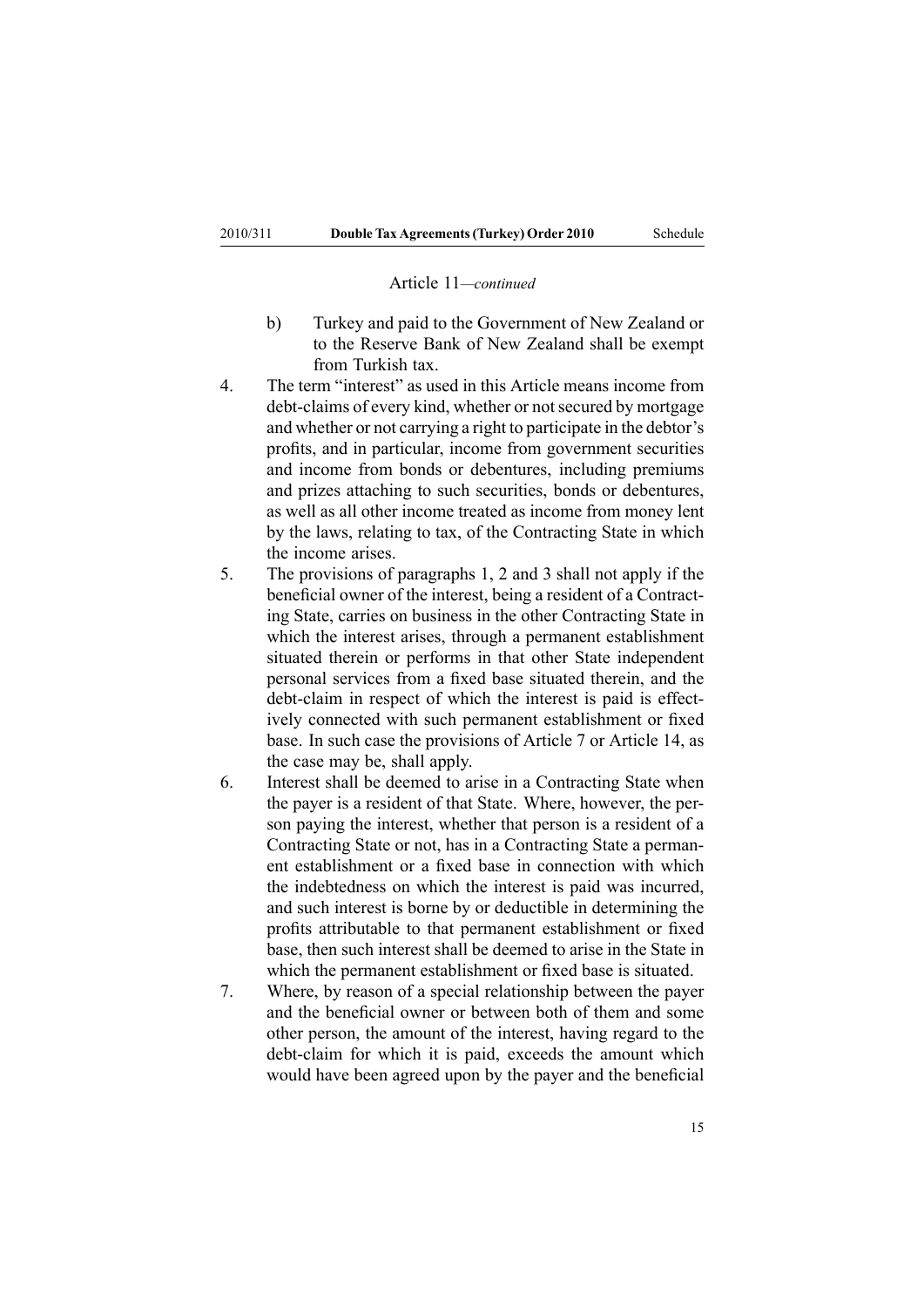#### Article 11*—continued*

owner in the absence of such relationship, the provisions of this Article shall apply only to the last-mentioned amount. In such case, the excess par<sup>t</sup> of the payments shall remain taxable according to the laws of each Contracting State, due regard being had to the other provisions of this Agreement.

### Article 12

#### Royalties

- 1. Royalties arising in <sup>a</sup> Contracting State and paid to <sup>a</sup> resident of the other Contracting State may be taxed in that other State.
- 2. However, such royalties may also be taxed in the Contracting State in which they arise and according to the laws of that State, but if the beneficial owner of the royalties is a resident of the other Contracting State, the tax so charged shall not exceed 10 per cent of the gross amount of the royalties.
- 3. The term "royalties" as used in this Article means payments of any kind received as <sup>a</sup> consideration for the use of, or the right to use, or the sale of, any copyright (including any copyright of literary, artistic orscientific work, cinematograph films and recordings for radio and television) any patent, trade mark, design or model, plan, secret formula or process, or for information concerning industrial, commercial or scientific experience, or for the use of, or the right to use, industrial, commercial or scientific equipment.
- 4. The provisions of paragraphs 1 and 2 shall not apply if the beneficial owner of the royalties, being <sup>a</sup> resident of <sup>a</sup> Contracting State, carries on business in the other Contracting State in which the royalties arise, through <sup>a</sup> permanen<sup>t</sup> establishment situated therein or performs in that other State independent personal services from <sup>a</sup> fixed base situated therein and the right or property in respec<sup>t</sup> of which the royalties are paid is effectively connected with such permanen<sup>t</sup> establishment or fixed base. In such case the provisions of Article 7 or Article 14, as the case may be, shall apply.
- 5. Royalties shall be deemed to arise in <sup>a</sup> Contracting State when the payer is <sup>a</sup> resident of that State. Where, however, the person paying the royalties, whether that person is <sup>a</sup> resident of <sup>a</sup>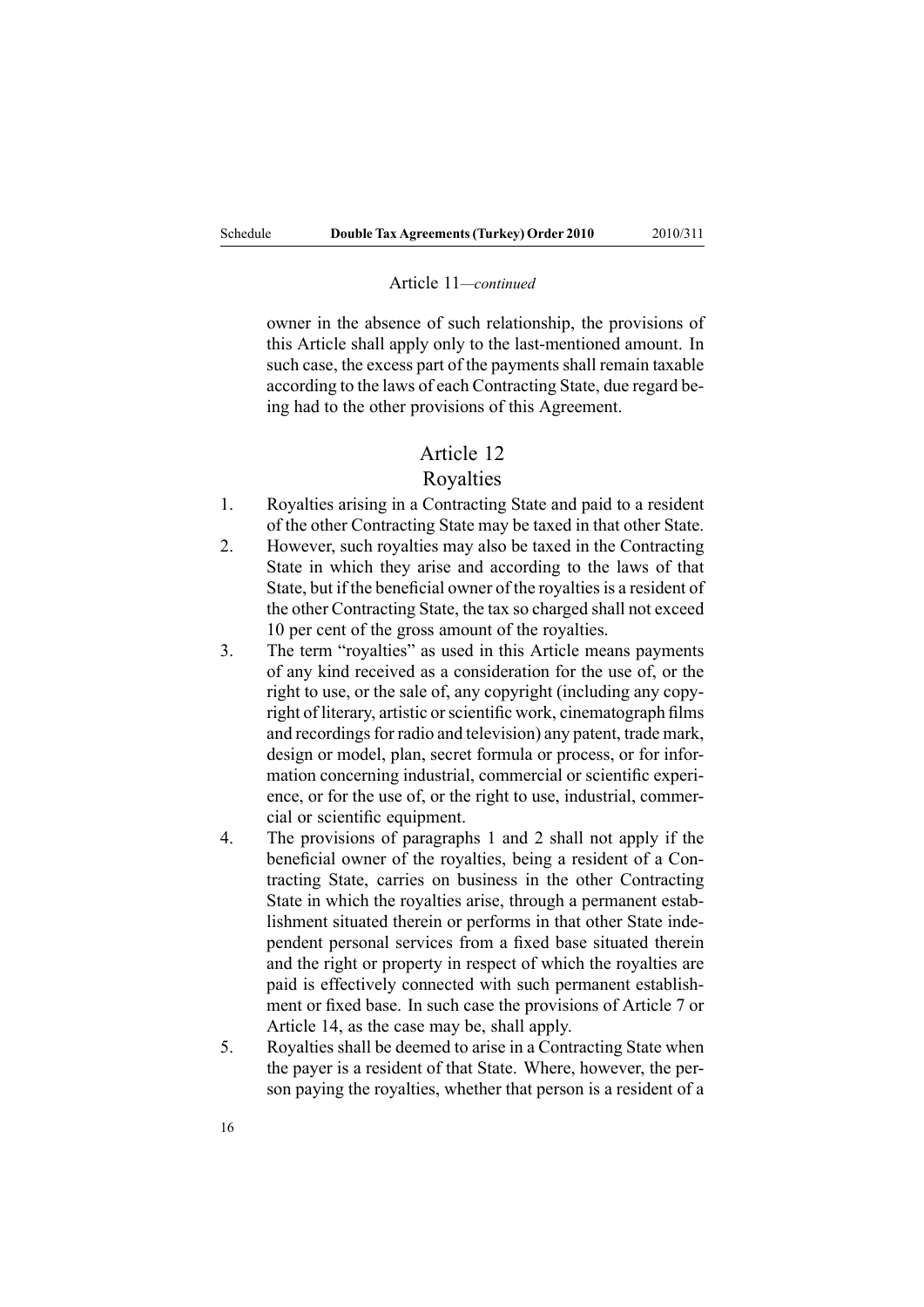#### Article 12*—continued*

Contracting State or not, has in <sup>a</sup> Contracting State <sup>a</sup> permanent establishment or fixed base, in connection with which the liability to pay the royalties was incurred and such royalties are borne by or deductible in determining the profits attributable to that permanen<sup>t</sup> establishment or fixed base then such royalties shall be deemed to arise in the State in which the permanen<sup>t</sup> establishment or fixed base is situated.

6. Where, by reason of <sup>a</sup> special relationship between the payer and the beneficial owner or between both of them and some other person, the amount of the royalties, having regard to the use, right or information for which they are paid, exceeds the amount which would have been agreed upon by the payer and the beneficial owner in the absence of such relationship, the provisions of this Article shall apply only to the last-mentioned amount. In such case, the excess par<sup>t</sup> of the payments shall remain taxable according to the laws of each Contracting State, due regard being had to the other provisions of this Agreement.

# Article 13

### Alienation of property

- 1. Gains derived by <sup>a</sup> resident of <sup>a</sup> Contracting State from the alienation of immovable property referred to in Article 6 and situated in the other Contracting State may be taxed in that other State.
- 2. Gains from the alienation of movable property forming par<sup>t</sup> of the business property of <sup>a</sup> permanen<sup>t</sup> establishment which an enterprise of <sup>a</sup> Contracting State has in the other Contracting State or of movable property pertaining to <sup>a</sup> fixed base available to <sup>a</sup> resident of <sup>a</sup> Contracting State in the other Contracting State for the purpose of performing independent personal services, including such gains from the alienation of such <sup>a</sup> permanen<sup>t</sup> establishment (alone or with the whole enterprise) or of such <sup>a</sup> fixed base, may be taxed in that other State.
- 3. Gains derived by <sup>a</sup> resident of <sup>a</sup> Contracting State from the alienation of ships or aircraft operated in international traffic, or movable property pertaining to the operation of such ships or aircraft, shall be taxable only in that State.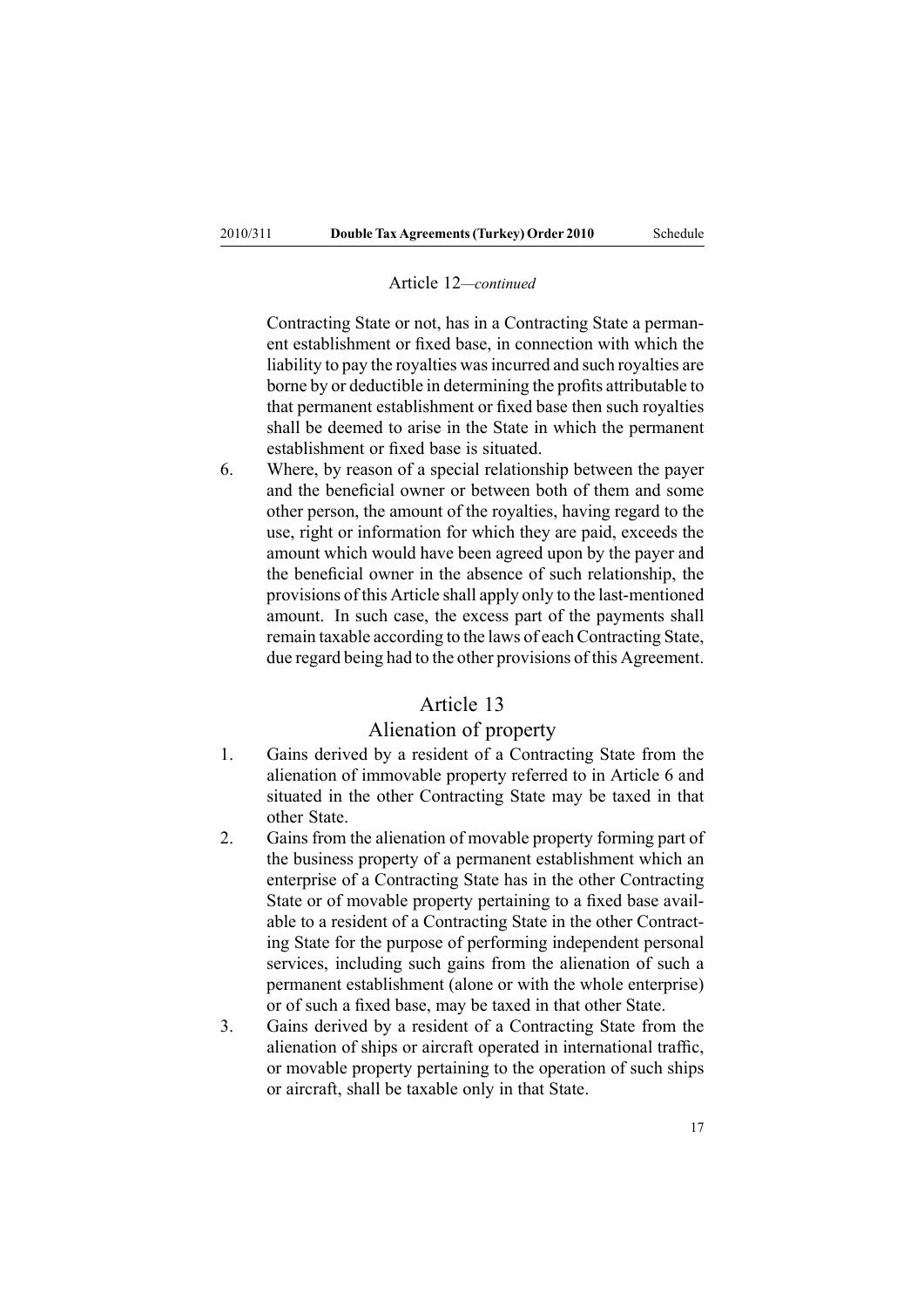#### Article 13*—continued*

- 4. Gains derived by <sup>a</sup> resident of <sup>a</sup> Contracting State from the alienation of shares deriving more than 50 per cent of their value directly or indirectly from immovable property situated in the other Contracting State may be taxed in that other State.
- 5. Nothing in this Agreement affects the application of the laws of <sup>a</sup> Contracting State relating to the taxation of gains of <sup>a</sup> capital nature derived from the alienation of any property other than that to which any of the preceding paragraphs of this Article apply.

# Article 14

#### Independent personal services

- 1. Income derived by an individual who is <sup>a</sup> resident of <sup>a</sup> Contracting State in respec<sup>t</sup> of professional services or other activities of an independent character shall be taxable only in that State. However, such income may also be taxed in the other Contracting State if such services or activities are performed in that other State and if:
	- a) the individual has <sup>a</sup> fixed base regularly available to them in that other State for the purpose of performing those services or activities; or
	- b) the individual is presen<sup>t</sup> in that other State for the purpose of performing those services or activities for <sup>a</sup> period or periods amounting in the aggregate to 183 days or more in any continuous period of 12 months.

In such circumstances, only so much of the income as is attributable to that fixed base or is derived from the services or activities performed during the individual's presence in that other State, as the case may be, may be taxed in that other State.

2. Income derived by an enterprise of <sup>a</sup> Contracting State in respec<sup>t</sup> of professional services or other activities of <sup>a</sup> similar character shall be taxable only in that State. However, such income may also be taxed in the other Contracting State if such services or activities are performed in that other State and if: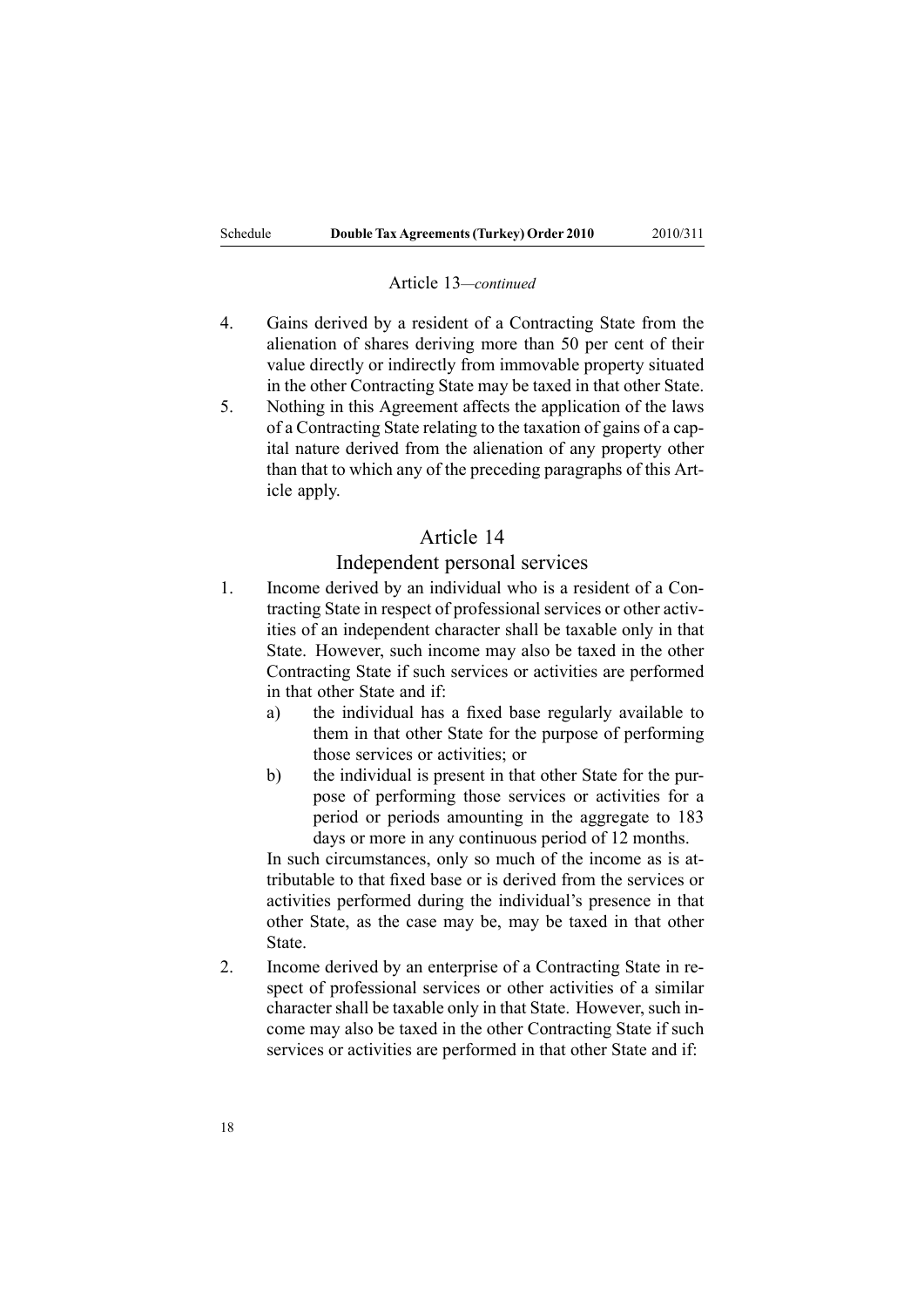#### Article 14*—continued*

- a) the enterprise has <sup>a</sup> permanen<sup>t</sup> establishment in that other State through which the services or activities are performed; or
- b) the period or periods during which the services or activities are performed exceed in the aggregate 183 days in any continuous period of 12 months.

In such circumstances only so much of the income as is attributable to that permanen<sup>t</sup> establishment or to the services or activities performed in that other State, as the case may be, may be taxed in that other State. In either case, the enterprise may elect to be taxed in that other State in respec<sup>t</sup> of such income in accordance with the provisions of Article 7 of this Agreement as if the income were attributable to <sup>a</sup> permanent establishment of the enterprise situated in that other State. This election shall not affect the right of that other State to impose <sup>a</sup> withholding tax on such income.

3. The term "professional services" includes especially independent scientific, literary, artistic, educational or teaching activities as well as the independent activities of physicians, lawyers, engineers, architects, dentists and accountants and other activities requiring specific professional skill.

### Article 15

#### Income from employment

- 1. Subject to the provisions of Articles 16, 18, 19 and 20, salaries, wages and other similar remuneration derived by <sup>a</sup> resident of <sup>a</sup> Contracting State in respec<sup>t</sup> of an employment shall be taxable only in that State unlessthe employment is exercised in the other Contracting State. If the employment is so exercised, such remuneration as is derived therefrom may be taxed in that other State.
- 2. Notwithstanding the provisions of paragraph 1, remuneration derived by <sup>a</sup> resident of <sup>a</sup> Contracting State in respec<sup>t</sup> of an employment exercised in the other Contracting State shall be taxable only in the first-mentioned State if:
	- a) the recipient is presen<sup>t</sup> in the other State for <sup>a</sup> period or periods not exceeding in the aggregate 183 days in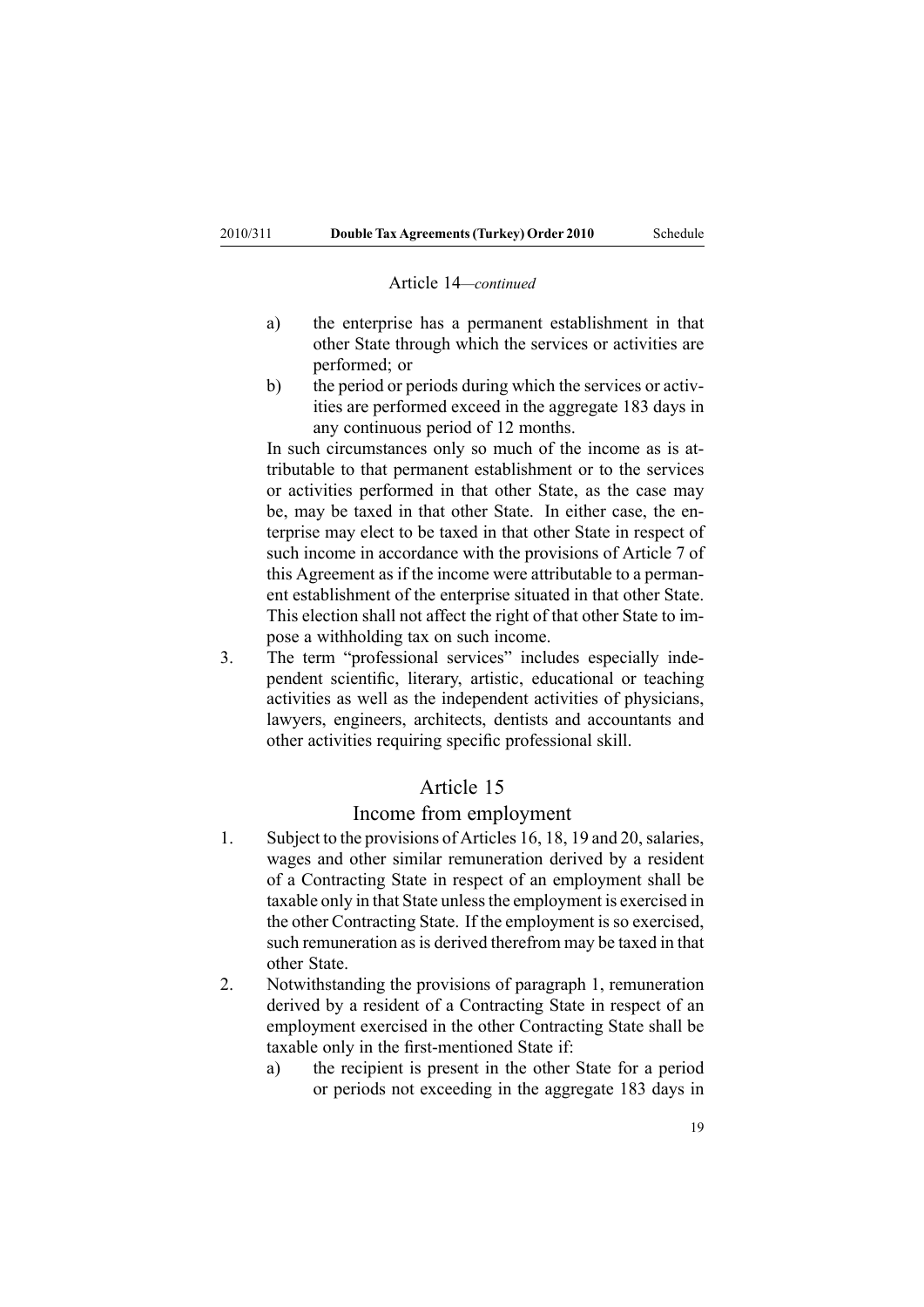#### Article 15*—continued*

any twelve month period commencing or ending in the calendar year concerned, and

- b) the remuneration is paid by, or on behalf of, an employer who is not <sup>a</sup> resident of the other State, and
- c) the remuneration is not borne by or deductible in determining the profits attributable to <sup>a</sup> permanen<sup>t</sup> establishment or a fixed base which the employer has in the other **State**
- 3. Notwithstanding the preceding provisions of this Article, remuneration derived in respec<sup>t</sup> of an employment exercised aboard <sup>a</sup> ship or aircraft operated in international traffic by <sup>a</sup> resident of <sup>a</sup> Contracting State may be taxed in that State.

### Article 16

# Directors' fees

Directors' fees and other similar payments derived by <sup>a</sup> resident of <sup>a</sup> Contracting State in that person's capacity as <sup>a</sup> member of the board of directors of <sup>a</sup> company which is <sup>a</sup> resident of the other Contracting State may be taxed in that other State.

#### Article 17

#### Artistes and sportspersons

- 1. Notwithstanding the provisions of Articles 7, 14 and 15, income derived by <sup>a</sup> resident of <sup>a</sup> Contracting State as an entertainer, such as <sup>a</sup> theatre, motion picture, radio or television artiste, or <sup>a</sup> musician, or as <sup>a</sup> sportsperson, from that person's personal activities as such exercised in the other Contracting State, may be taxed in that other State.
- 2. Where income in respec<sup>t</sup> of personal activities exercised by an entertainer or <sup>a</sup> sportsperson in that person's capacity as such accrues not to the entertainer or sportsperson himself but to another person, that income may, notwithstanding the provisions of Articles 7, 14 and 15, be taxed in the Contracting State in which the activities of the entertainer or sportsperson are exercised.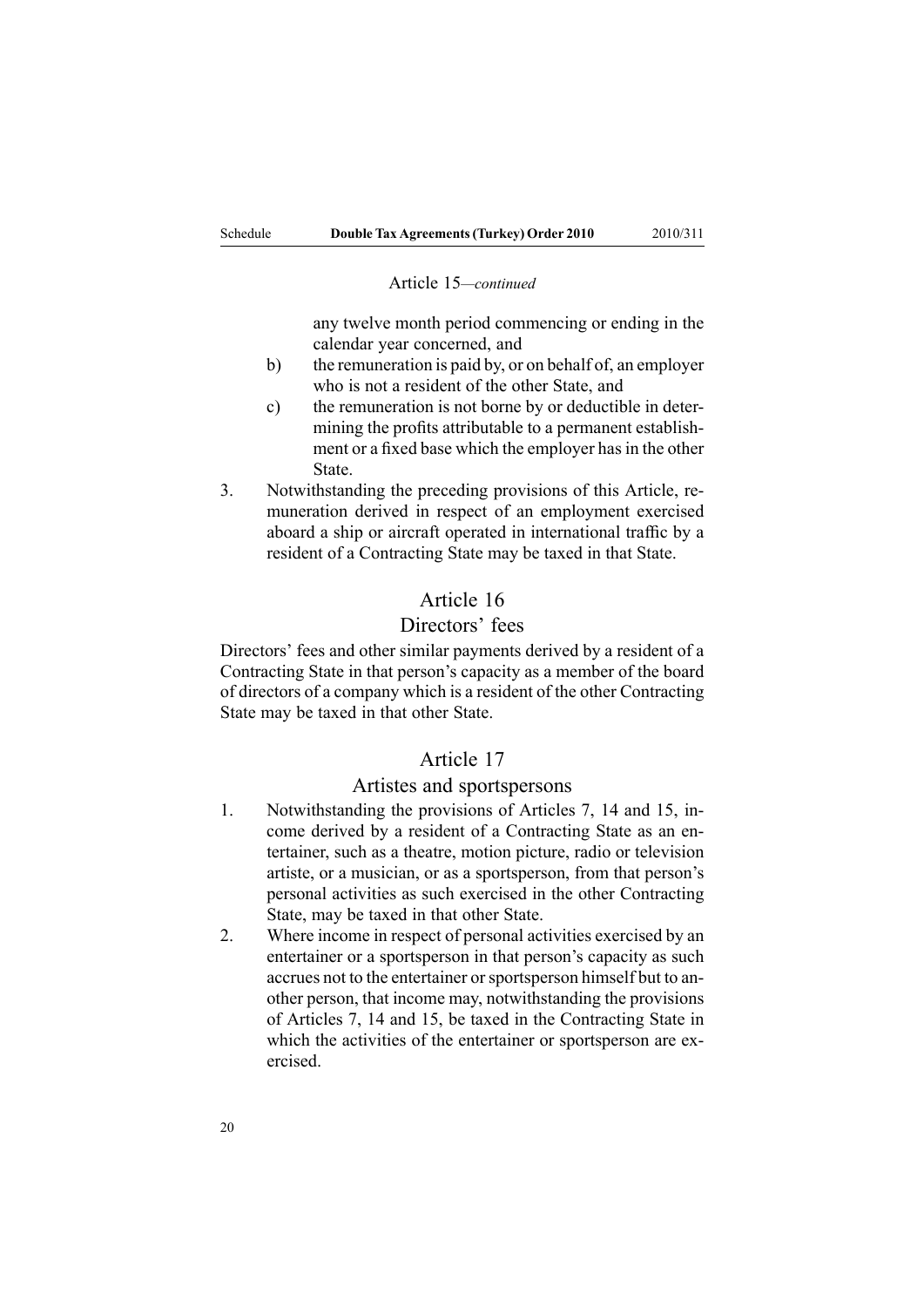#### Article 17*—continued*

3. Income derived by an entertainer or <sup>a</sup> sportsperson from activities exercised in <sup>a</sup> Contracting State shall be exemp<sup>t</sup> from tax in that State, if the visit to that State is supported wholly or mainly by public funds of the other Contracting State, <sup>a</sup> political subdivision or <sup>a</sup> local authority thereof.

### Article 18

#### Pensions

- 1. Pensions (including governmen<sup>t</sup> service pensions) and other similar remuneration paid to <sup>a</sup> resident of <sup>a</sup> Contracting State in consideration of pas<sup>t</sup> employment shall be taxable only in that State. This provision shall also apply to life annuities paid to <sup>a</sup> resident of <sup>a</sup> Contracting State.
- 2. Pensions and other payments made under the social security legislation of <sup>a</sup> Contracting State to <sup>a</sup> resident of the other Contracting State shall be taxable only in that other State.

### Article 19

### Government service

- 1. a) Salaries, wages and other similar remuneration (other than pensions) paid by the Government of <sup>a</sup> Contracting State to an individual in respec<sup>t</sup> of services rendered to that Government shall be taxable only in that State.
	- b) However, such payments shall be taxable only in the other Contracting State if the services are rendered in that State and the individual is <sup>a</sup> resident of that State who:
		- i) is a national of that State; or
		- ii) did not become <sup>a</sup> resident of that State solely for the purpose of rendering the services.
- 2. The provisions of Articles 15, 16 and 17 shall apply to payments in respec<sup>t</sup> of services rendered in connection with <sup>a</sup> business carried on by the Government referred to in paragraph 1.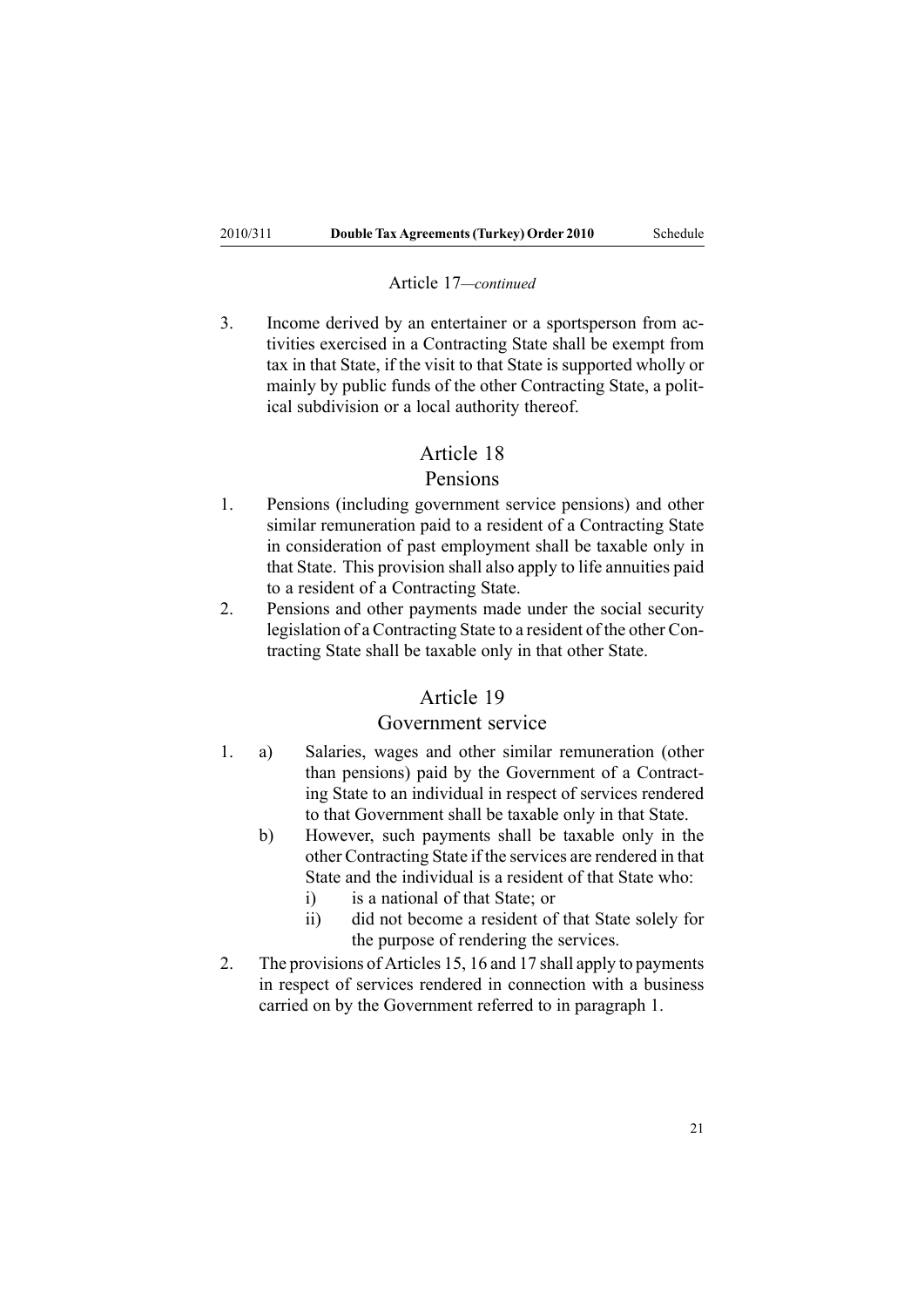# Article 20

### Students

- 1. Payments which <sup>a</sup> student or business apprentice who is <sup>a</sup> national of <sup>a</sup> Contracting State and who is presen<sup>t</sup> in the other Contracting State solely for the purpose of their education or training receives for the purpose of their maintenance, education or training shall not be taxed in that other State, provided that such payments arise from sources outside that other State.
- 2. Remuneration which <sup>a</sup> student or <sup>a</sup> business apprentice who is <sup>a</sup> national of <sup>a</sup> Contracting State derives from an employment which that person exercises in the other Contracting State for <sup>a</sup> period or periods not exceeding two years, in order to obtain practical experience related to their education or training shall not be taxed in that other State provided that they were presen<sup>t</sup> in that State solely for that purpose.

## Article 21

### Other income

- 1. Items of income of <sup>a</sup> resident of <sup>a</sup> Contracting State, wherever arising, not dealt with in the foregoing Articles of this Agreement shall be taxable only in that State.
- 2. The provisions of paragraph 1 shall not apply to income, other than income from immovable property as defined in paragraph 2 of Article 6, if the recipient of such income, being <sup>a</sup> resident of <sup>a</sup> Contracting State, carries on business in the other Contracting State through <sup>a</sup> permanen<sup>t</sup> establishment or performs in that other State independent personal services from <sup>a</sup> fixed base situated therein and the right or property in respec<sup>t</sup> of which the income is paid is effectively connected with such permanen<sup>t</sup> establishment or fixed base. In such case, the provisions of Article 7 or 14, as the case may be, shall apply.
- 3. Notwithstanding the provisions of paragraphs 1 and 2, items of income of <sup>a</sup> resident of <sup>a</sup> Contracting State not dealt with in the foregoing Articles of this Agreement and arising in the other Contracting State may also be taxed in that other State.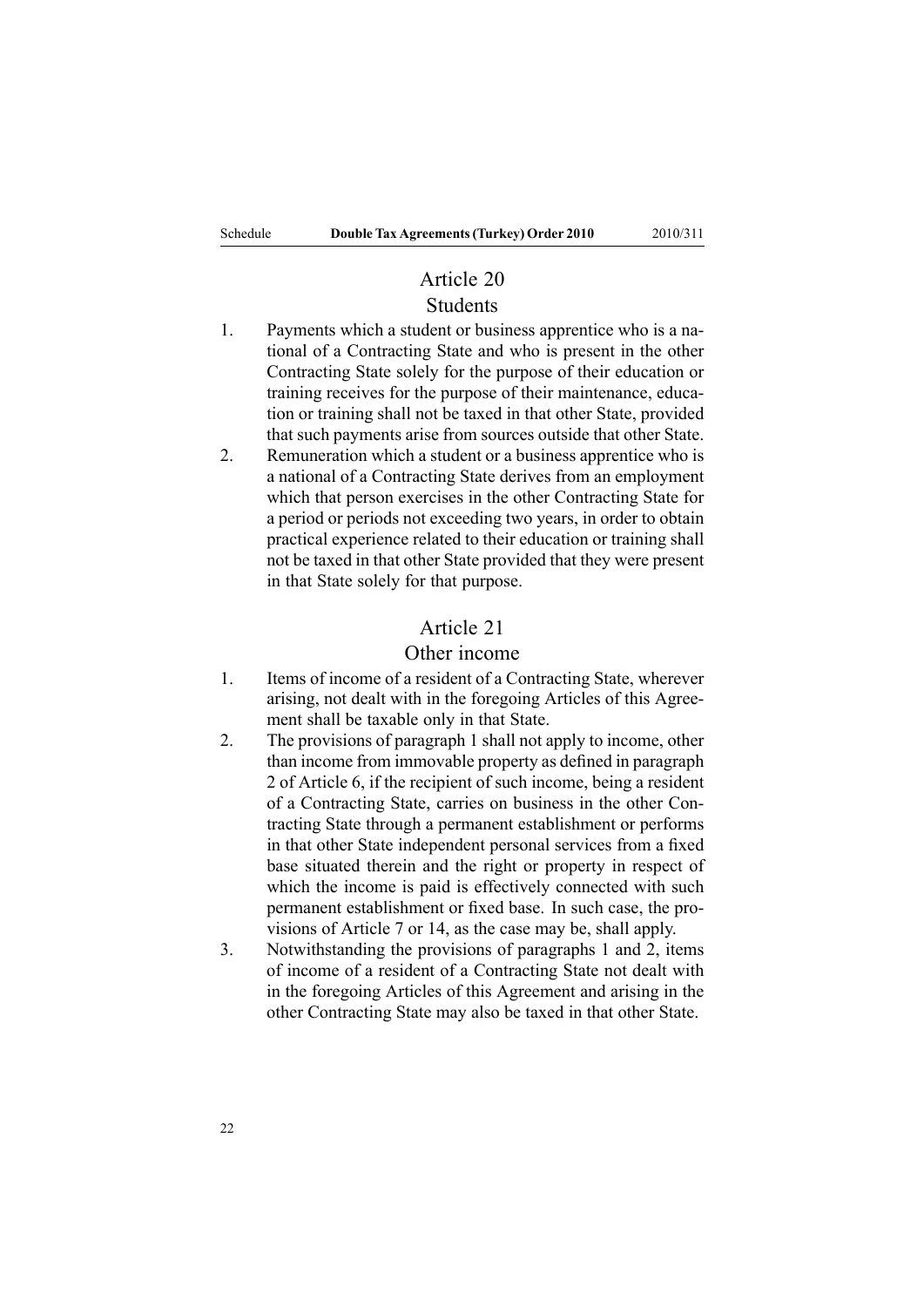# Article 22

# Elimination of double taxation

- 1. Double taxation for the residents of Turkey shall be eliminated as follows:
	- a) Subject to the provisions of the laws of Turkey regarding the allowance as <sup>a</sup> credit against Turkish tax of tax payable in <sup>a</sup> territory outside Turkey (as they may be amended from time to time without changing the general principles hereof), New Zealand tax payable under the laws of New Zealand and in accordance with this Agreement in respec<sup>t</sup> of income (including profits and chargeable gains) derived by <sup>a</sup> resident of Turkey from sources within New Zealand shall be allowed as <sup>a</sup> deduction from the Turkish tax on such income. Such deduction, however, shall not exceed the amount of Turkish tax, as computed before the deduction is made, attributable to such income.
	- b) Where in accordance with any provision of the Agreement income derived by <sup>a</sup> resident of Turkey is exemp<sup>t</sup> from tax in Turkey, Turkey may nevertheless, in calculating the amount of tax on the remaining income of such resident, take into account the exempted income.
- 2. Double taxation for the residents of New Zealand shall be eliminated as follows: Subject to the provisions of the laws of New Zealand which relate to the allowance of <sup>a</sup> credit against New Zealand income tax of tax paid in <sup>a</sup> country outside New Zealand (which shall not affect the general principle of this Article), Turkish tax paid under the laws of Turkey and consistent with this Agreement, in respec<sup>t</sup> of income derived by <sup>a</sup> resident of New Zealand from sources in Turkey (excluding, in the case of <sup>a</sup> dividend, tax paid in respec<sup>t</sup> of the profits out of which the dividend is paid) shall be allowed as <sup>a</sup> credit against New Zealand tax payable in respec<sup>t</sup> of that income.

# Article 23

## Non-discrimination

1. Nationals of <sup>a</sup> Contracting State shall not be subjected in the other Contracting State to any taxation or any requirement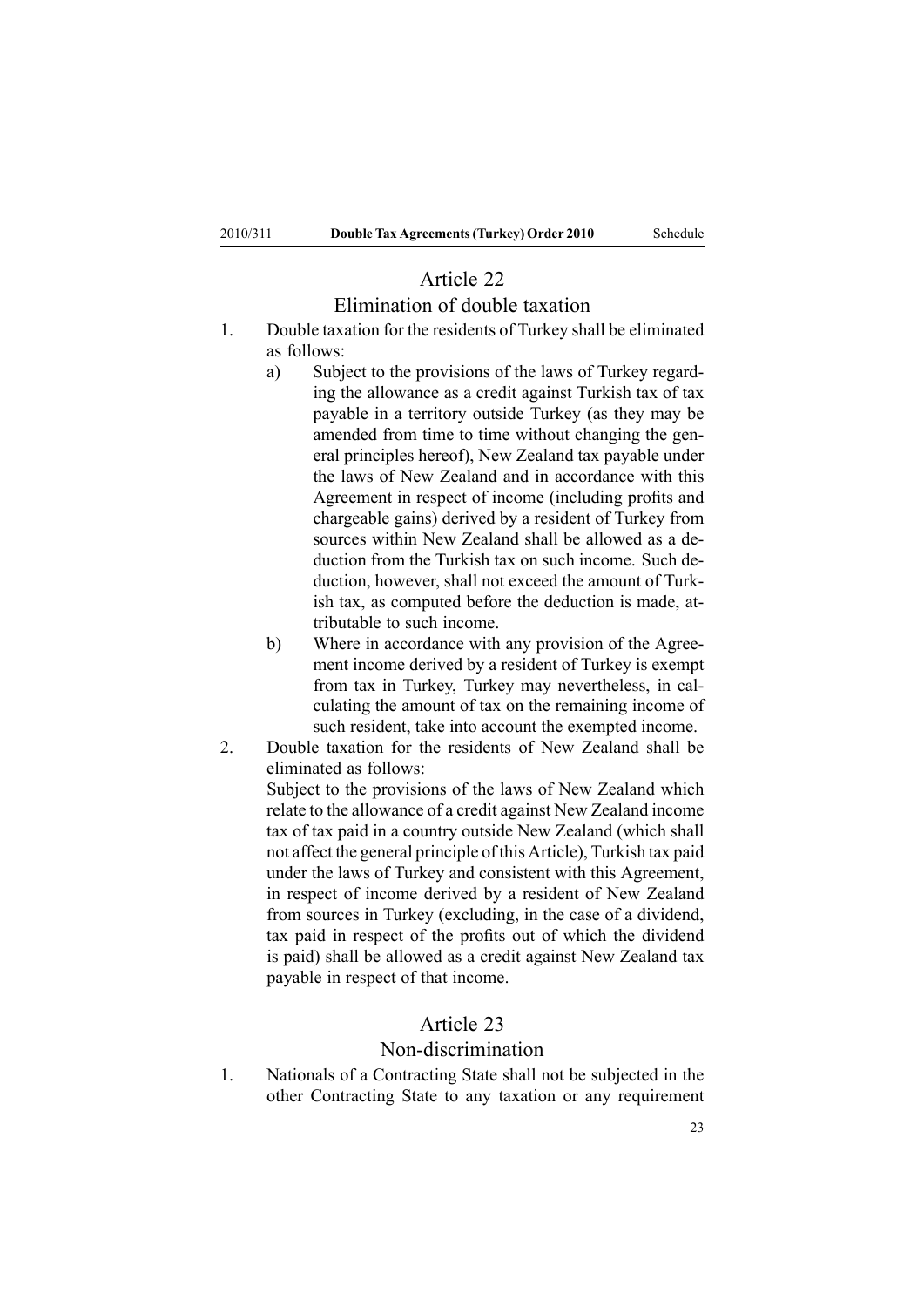#### Article 23*—continued*

connected therewith, which is other or more burdensome than the taxation and connected requirements to which nationals of that other State in the same circumstances, in particular with respec<sup>t</sup> to residence, are or may be subjected.

- 2. Subject to the provisions of paragraph 4 of Article 10, the taxation on <sup>a</sup> permanen<sup>t</sup> establishment which an enterprise of <sup>a</sup> Contracting State has in the other Contracting State shall not be less favourably levied in that other State than the taxation based on domestic legislation of that other State levied on <sup>a</sup> permanen<sup>t</sup> establishment which an enterprise of <sup>a</sup> third State has in that other State carrying on the same activities in similar circumstances.
- 3. Enterprises of <sup>a</sup> Contracting State, the capital of which is wholly or partly owned or controlled, directly or indirectly, by one or more residents of the other Contracting State, shall not be subjected in the first-mentioned State to any taxation or any requirement connected therewith which is other or more burdensome than the taxation and connected requirements based on domestic legislation of the first mentioned State to which similar enterprises of the first-mentioned State in similar circumstances, the capital of which is wholly or partly owned or controlled, directly or indirectly, by one or more residents of <sup>a</sup> third State are or may be subjected.
- 4. If one of the Contracting States considers that taxation measures of the other Contracting State infringe the principles set forth in this Article, the competent authorities shall use the mutual agreemen<sup>t</sup> procedure to endeavour to resolve the matter.
- 5. Nothing contained in this Article shall be construed as obliging <sup>a</sup> Contracting State to gran<sup>t</sup> to residents of the other Contracting State any of the personal allowances, reliefs and reductions for tax purposes which are granted to its own residents.
- 6. The provisions of this Article shall apply only to the taxes which are the subject of this Agreement.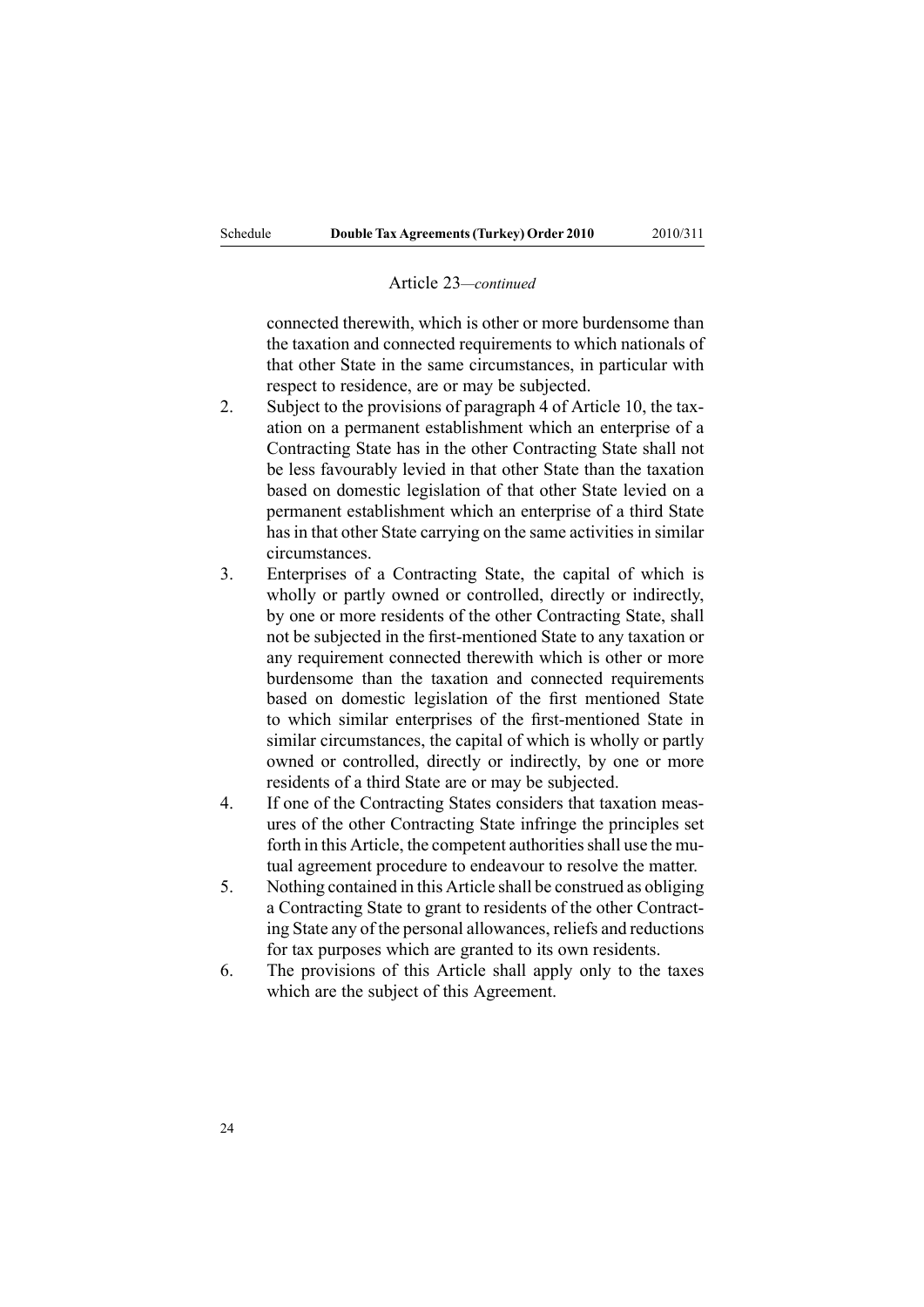# Article 24

### Mutual agreemen<sup>t</sup> procedure

- 1. Where <sup>a</sup> person considers that the actions of one or both of the Contracting States result or will result for that person in taxation not in accordance with the provisions of this Agreement, that person may, irrespective of the remedies provided by the domestic law of those States, presen<sup>t</sup> <sup>a</sup> case to the competent authority of the Contracting State of which the person is <sup>a</sup> resident or, if that person's case comes under paragraph 1 of Article 23, to that of the Contracting State of which that person is <sup>a</sup> national. The case must be presented within five years from the first notification of the action resulting in taxation not in accordance with the provisions of the Agreement.
- 2. The competent authority shall endeavour, if the objection appears to it to be justified and if it is not itself able to arrive at <sup>a</sup> satisfactory solution, to resolve the case by mutual agreemen<sup>t</sup> with the competent authority of the other Contracting State, with a view to the avoidance of taxation which is not in accordance with the Agreement. Any agreemen<sup>t</sup> reached shall be implemented notwithstanding any time limits in the domestic law of the Contracting States.
- 3. The competent authorities of the Contracting States shall endeavour to resolve by mutual agreemen<sup>t</sup> any difficulties or doubts arising as to the interpretation or application of the Agreement. They may also consult together for the elimination of double taxation in cases not provided for in the Agreement.
- 4. The competent authorities of the Contracting States may communicate with each other directly including through <sup>a</sup> joint commission consisting of themselves or their representatives, for the purpose of reaching an agreemen<sup>t</sup> in the sense of the preceding paragraphs.

# Article 25

#### Exchange of information

1. The competent authorities of the Contracting States shall exchange such information as is foreseeably relevant for carrying out the provisions of this Agreement or to the administra-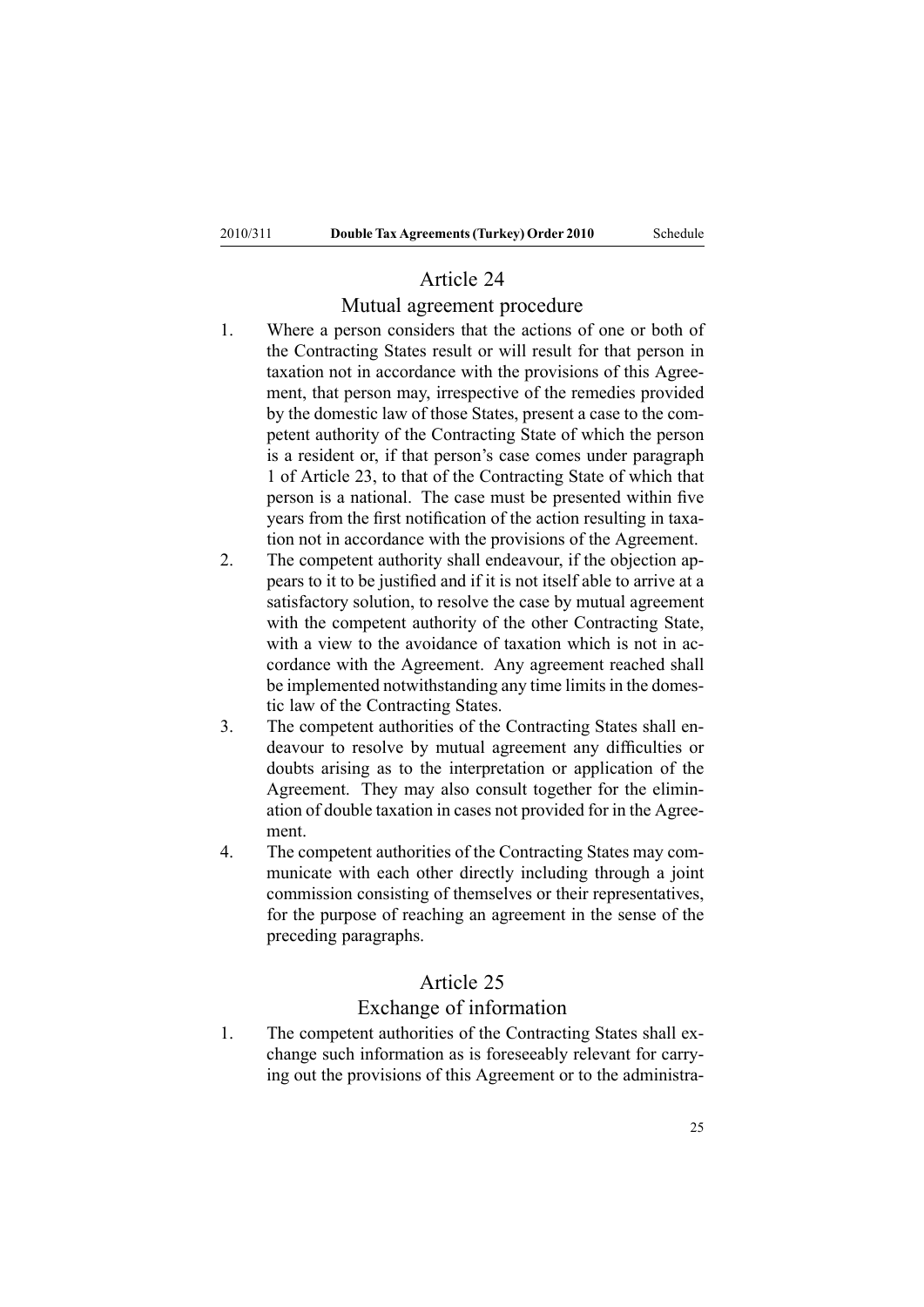#### Article 25*—continued*

tion or enforcement of the domestic laws concerning taxes of every kind and description imposed on behalf of the Contracting States, or of their political subdivisions or local authorities, insofar as the taxation thereunder is not contrary to the Agreement. The exchange of information is not restricted by Articles 1 and 2.

- 2. Any information received under paragraph 1 by <sup>a</sup> Contracting State shall be treated as secret in the same manner as information obtained under the domestic laws of that State and shall be disclosed only to persons or authorities (including courts and administrative bodies) concerned with the assessment or collection of, the enforcement or prosecution in respec<sup>t</sup> of, the determination of appeals in relation to the taxes referred to in paragraph 1, or the oversight of the above. Such persons or authorities shall use the information only for such purposes. They may disclose the information in public court proceedings or in judicial decisions.
- 3. In no case shall the provisions of paragraphs 1 and 2 be construed so as to impose on <sup>a</sup> Contracting State the obligation:
	- a) to carry out administrative measures at variance with the laws and administrative practice of that or of the other Contracting State;
	- b) to supply information which is not obtainable under the laws or in the normal course of the administration of that or of the other Contracting State;
	- c) to supply information which would disclose any trade, business, industrial, commercial or professional secret or trade process, or information the disclosure of which would be contrary to public policy (ordre public).
- 4. If information is requested by <sup>a</sup> Contracting State in accordance with this Article, the other Contracting State shall use its information gathering measures to obtain the requested information, even though that other State may not need such information for its own tax purposes. The obligation contained in the preceding sentence is subject to the limitations of paragraph 3 but in no case shall such limitations be construed to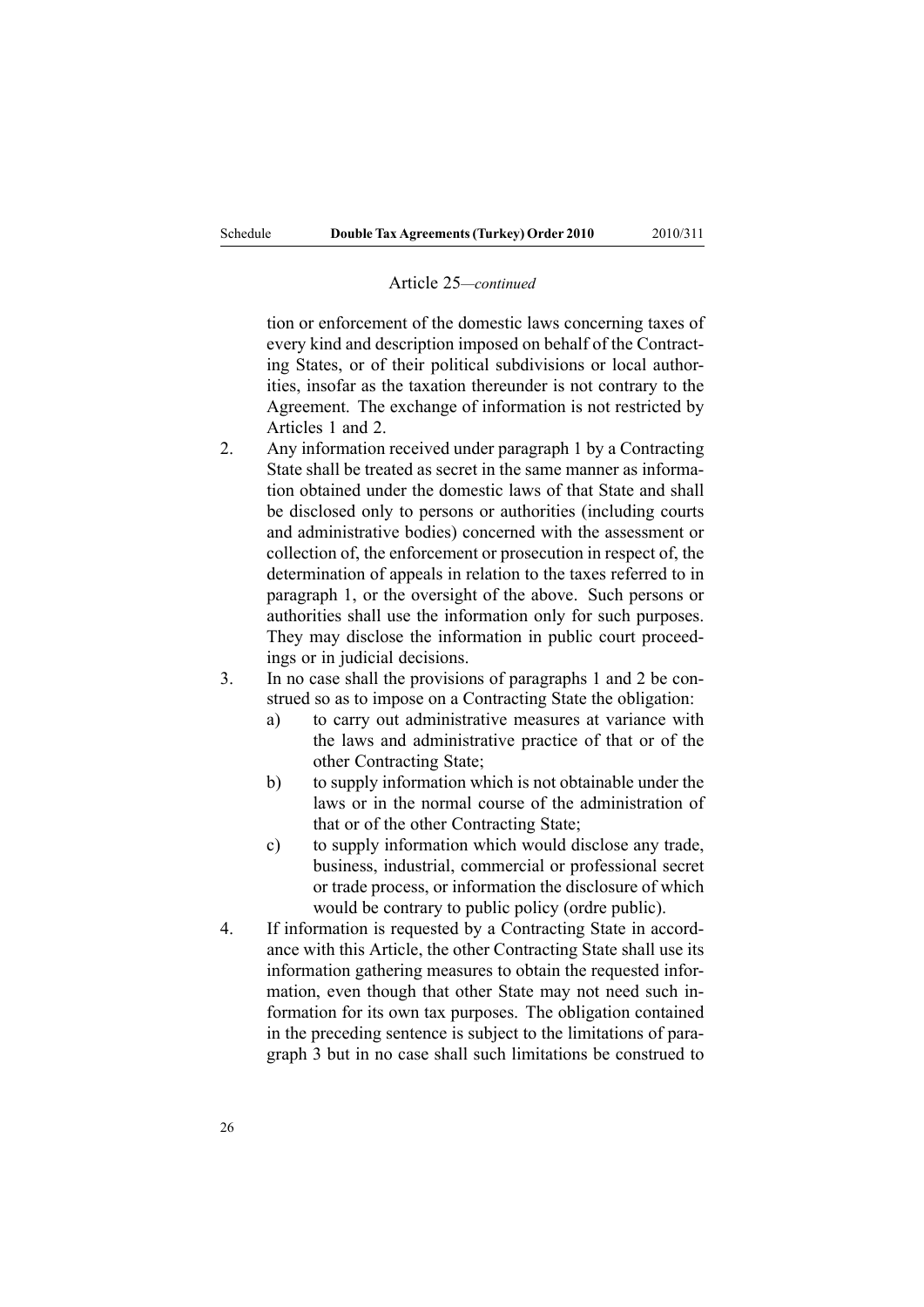### Article 25*—continued*

permit <sup>a</sup> Contracting State to decline to supply information solely because it has no domestic interest in such information.

5. In no case shall the provisions of paragraph 3 be construed to permit <sup>a</sup> Contracting State to decline to supply information solely because the information is held by <sup>a</sup> bank, other financial institution, nominee or person acting in an agency or <sup>a</sup> fiduciary capacity or because it relates to ownership interests in <sup>a</sup> person.

# Article 26

# Assistance in the collection of taxes

- 1. The Contracting States shall lend assistance to each other in the collection of revenue claims. This assistance is not restricted by Articles 1 and 2. The competent authorities of the Contracting States may by mutual agreemen<sup>t</sup> settle the mode of application of this Article.
- 2. The term "revenue claim" as used in this Article means an amount owed in respec<sup>t</sup> of taxes of every kind and description imposed on behalf of the Contracting States, insofar as the taxation thereunder is not contrary to this Agreement or any other instrument to which the Contracting States are parties, as well asinterest, administrative penalties and costs of collection or conservancy related to such amount.
- 3. When <sup>a</sup> revenue claim of <sup>a</sup> Contracting State is enforceable under the laws of that State and is owed by <sup>a</sup> person who, at that time, cannot, under the laws of that State, preven<sup>t</sup> its collection, that revenue claim shall, at the reques<sup>t</sup> of the competent authority of that State, be accepted for purposes of collection by the competent authority of the other Contracting State. That revenue claim shall be collected by that other State in accordance with the provisions of its laws applicable to the enforcement and collection of its own taxes as if the revenue claim were <sup>a</sup> revenue claim of that other State.
- 4. When <sup>a</sup> revenue claim of <sup>a</sup> Contracting State is <sup>a</sup> claim in respec<sup>t</sup> of which that State may, under its law, take measures of conservancy with <sup>a</sup> view to ensure its collection, that revenue claim shall, at the reques<sup>t</sup> of the competent authority of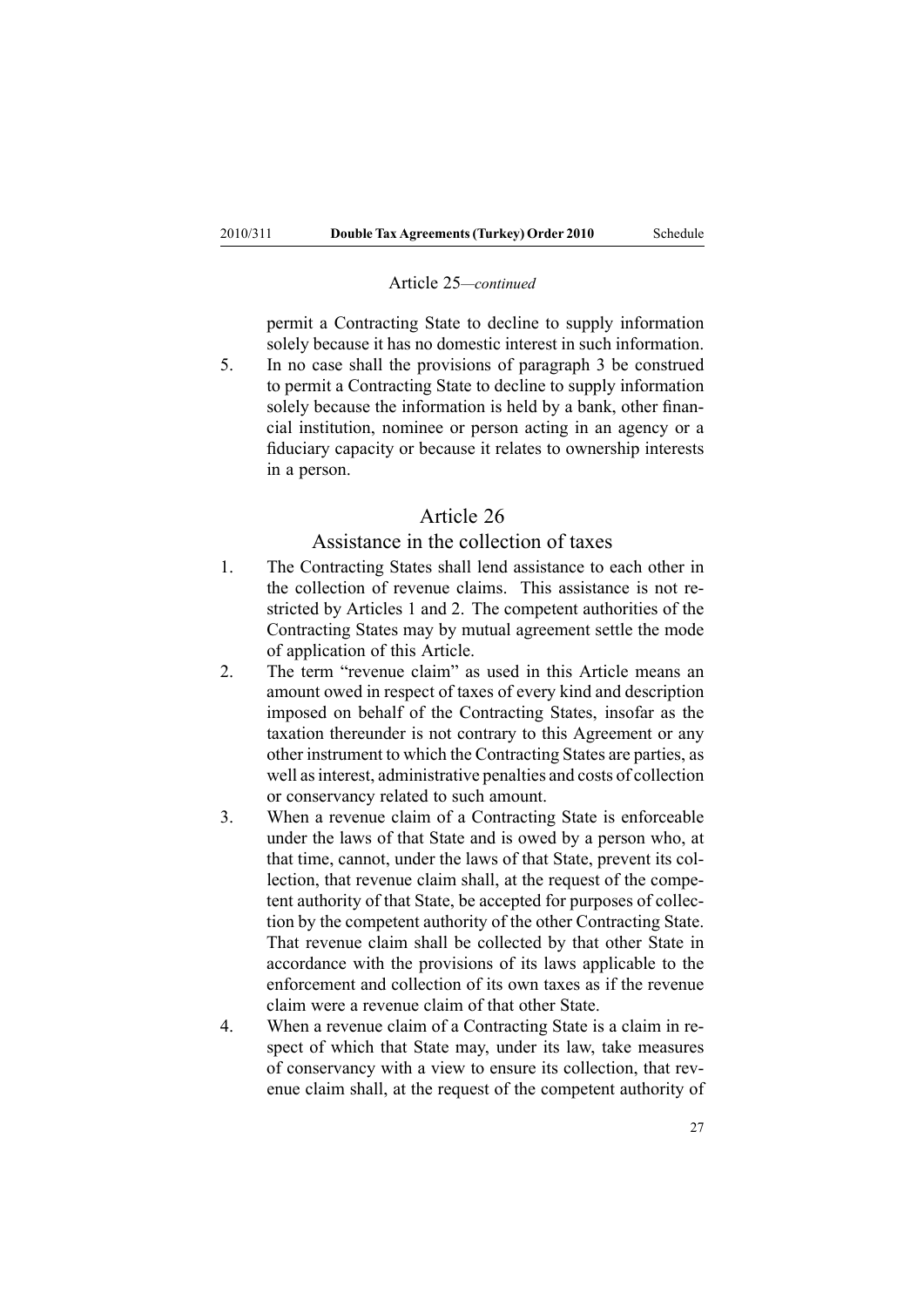### Article 26*—continued*

that State, be accepted for purposes of taking measures of conservancy by the competent authority of the other Contracting State. That other State shall take measures of conservancy in respec<sup>t</sup> of that revenue claim in accordance with the provisions of its laws as if the revenue claim were <sup>a</sup> revenue claim of that other State even if, at the time when such measures are applied, the revenue claim is not enforceable in the first-mentioned State or is owed by <sup>a</sup> person who has <sup>a</sup> right to preven<sup>t</sup> its collection.

- 5. Notwithstanding the provisions of paragraphs 3 and 4, <sup>a</sup> revenue claim accepted by <sup>a</sup> Contracting State for purposes of paragraph 3 or 4 shall not, in that State, be subject to the time limits or accorded any priority applicable to <sup>a</sup> revenue claim under the laws of that State by reason of its nature as such. In addition, <sup>a</sup> revenue claim accepted by <sup>a</sup> Contracting State for the purposes of paragraph 3 or 4 shall not, in that State, have any priority applicable to that revenue claim under the laws of the other Contracting State.
- 6. Nothing in paragraph 5 requires <sup>a</sup> Contracting State to provide assistance for an amount of unpaid tax that becomes uncontested more than 6 years before this Article entered into force in that State or if the reques<sup>t</sup> for assistance is first made more than 15 years after the date on which the unpaid tax became uncontested.
- 7. Where, at any time after <sup>a</sup> reques<sup>t</sup> has been made by <sup>a</sup> Contracting State under paragraph 3 or 4 and before the other Contracting State has collected and remitted the relevant revenue claim to the first-mentioned State, the relevant revenue claim ceases to be
	- a) in the case of <sup>a</sup> reques<sup>t</sup> under paragraph 3, <sup>a</sup> revenue claim of the first-mentioned State that is enforceable under the laws of that State and is owed by <sup>a</sup> person who, at that time, cannot, under the laws of that State, preven<sup>t</sup> its collection, or
	- b) in the case of <sup>a</sup> reques<sup>t</sup> under paragraph 4, <sup>a</sup> revenue claim of the first-mentioned State in respec<sup>t</sup> of which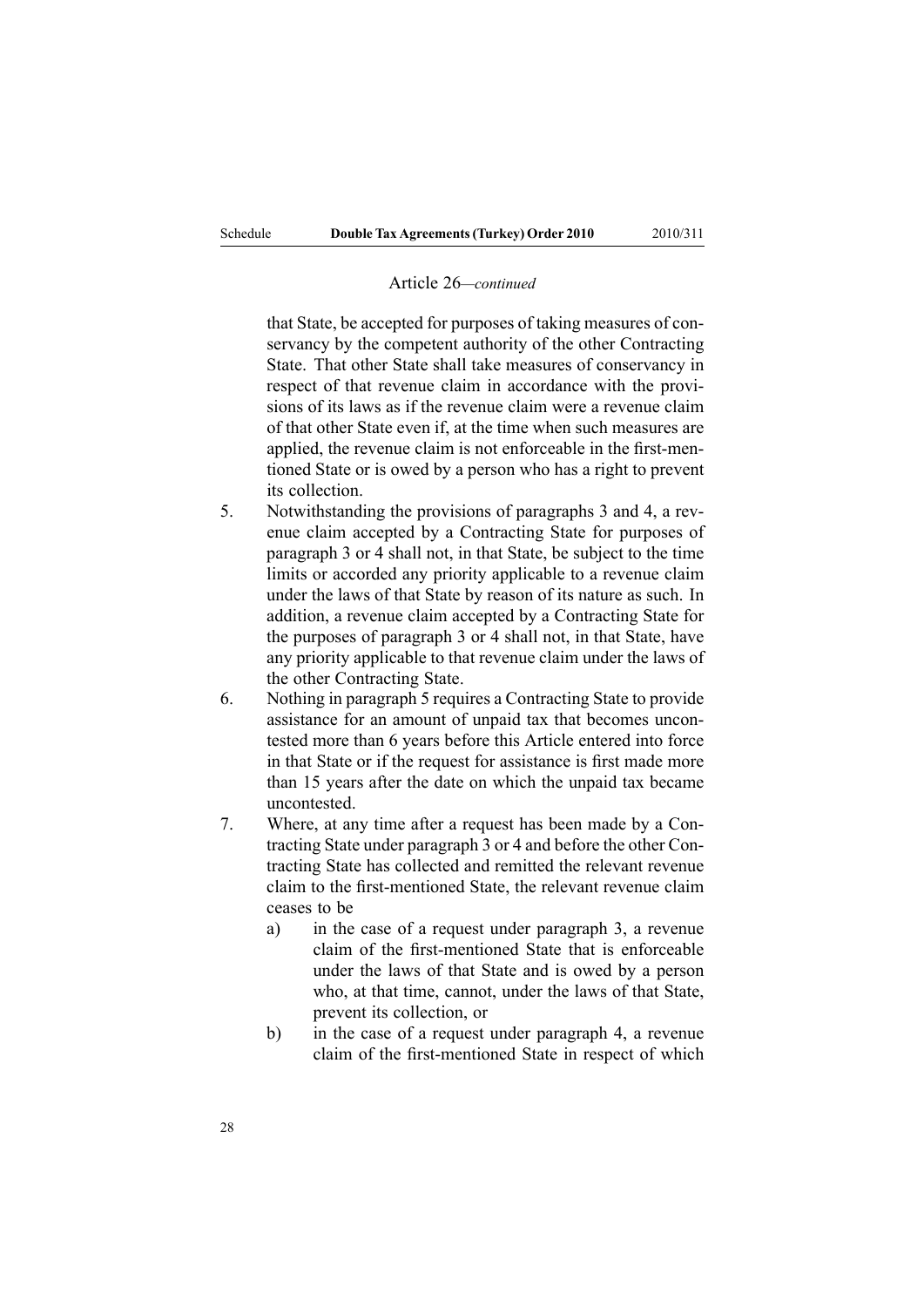#### Article 26*—continued*

that State may, under its laws, take measures of conservancy with <sup>a</sup> view to ensure its collection

the competent authority of the first-mentioned State shall promptly notify the competent authority of the other State of that fact and, at the option of the other State, the first-mentioned State shall either suspend or withdraw its request.

- 8. In no case shall the provisions of this Article be construed so as to impose on <sup>a</sup> Contracting State the obligation:
	- a) to carry out administrative measures at variance with the laws and administrative practice of that or of the other Contracting State;
	- b) to carry out measures which would be contrary to public policy (ordre public);
	- c) to provide assistance if the other Contracting State has not pursued all reasonable measures of collection or conservancy, as the case may be, available under its laws or administrative practice;
	- d) to provide assistance in those cases where the administrative burden for that State is clearly disproportionate to the benefit to be derived by the other Contracting **State**

### Article 27

# Members of diplomatic missions and consular posts

Nothing in this Agreement shall affect the fiscal privileges of members of diplomatic missions or consular posts under the general rules of international law or under the provisions of special agreements.

### Article 28

### Entry into force

1. Each of the Contracting States shall notify to the other, through diplomatic channels, the completion of the procedures required by its domestic law for the bringing into force of this Agreement. This Agreement shall enter into force on the date of the latter of these notifications.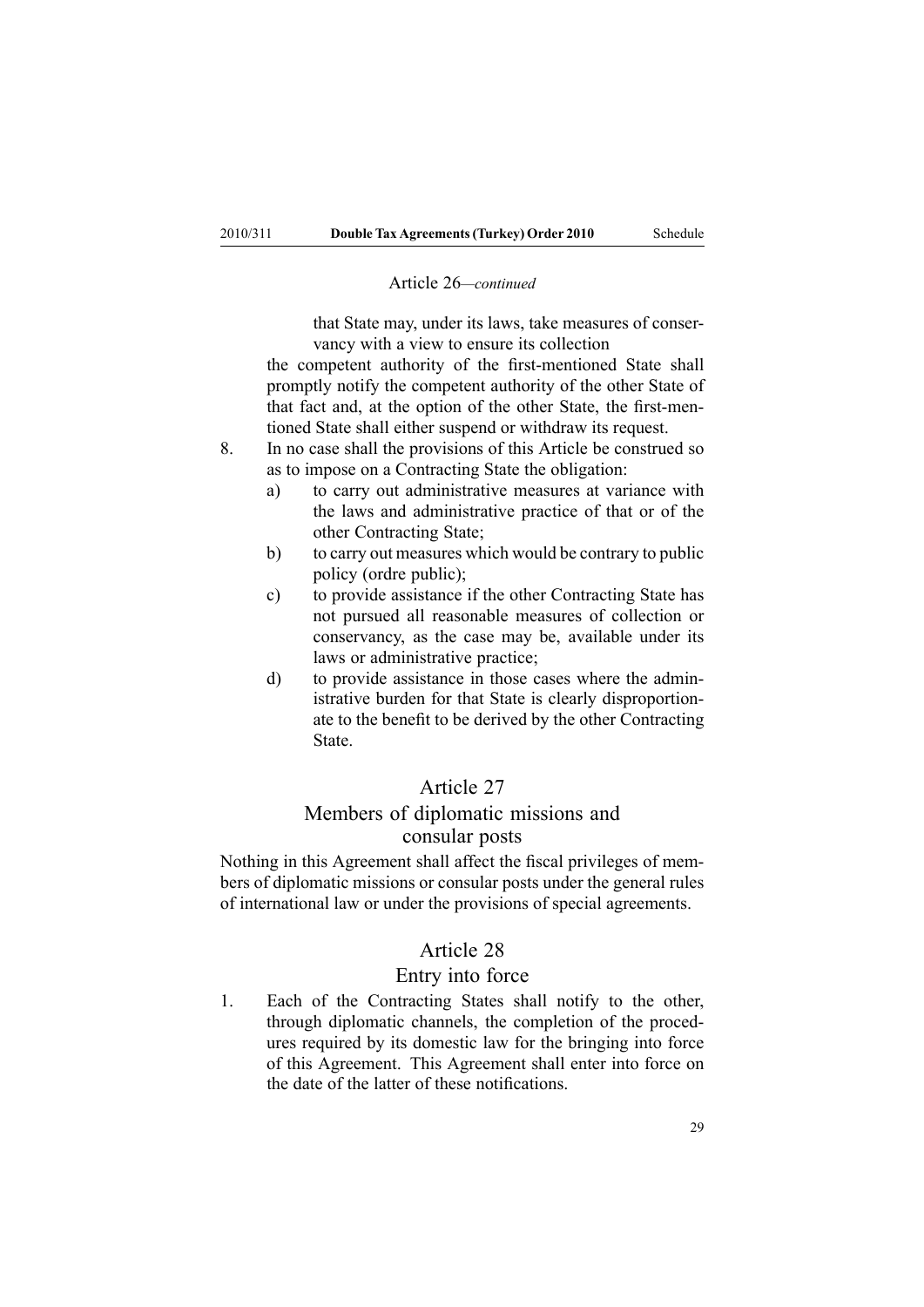#### Article 28*—continued*

- 2. The provisions of this Agreement shall have effect:
	- a) in Turkey, for taxes with respec<sup>t</sup> to every taxable period beginning on or after the first day of January of the year following that of entry into force of the Agreement;
	- b) in New Zealand:
		- i) in respec<sup>t</sup> of withholding tax on income, profits or gains derived by <sup>a</sup> non-resident, for amounts paid or credited on or after the first day of the January of the year following the date on which the Agreement enters into force;
		- ii) in respect of other New Zealand tax, for any income year beginning on or after 1 April next following the date on which the Agreement enters into force.
- 3. Notwithstanding anything in paragraph 2, Article 26 shall have effect from the date agreed in <sup>a</sup> subsequent exchange of notes through diplomatic channels.

# Article 29

#### Termination

This Agreement shall remain in force until terminated by <sup>a</sup> Contracting State. Either Contracting State may terminate the Agreement, through diplomatic channels, by giving notice of termination on or before 30 June in any calendar year beginning after the expiration of 5 years from the date of its entry into force. In such event, the Agreement shall cease to have effect:

- a) in Turkey, for taxes with respec<sup>t</sup> to any taxable period beginning on or after the first day of January of the year following that in which the notice of termination is given;
- b) in New Zealand:
	- i) in respect of withholding tax on income, profits or gains derived by <sup>a</sup> non-resident, for amounts paid or credited on or after the first day of the January of the year following that in which the notice of termination is given;
	- ii) in respec<sup>t</sup> of other New Zealand tax, for any income year beginning on or after 1 April in the calendar year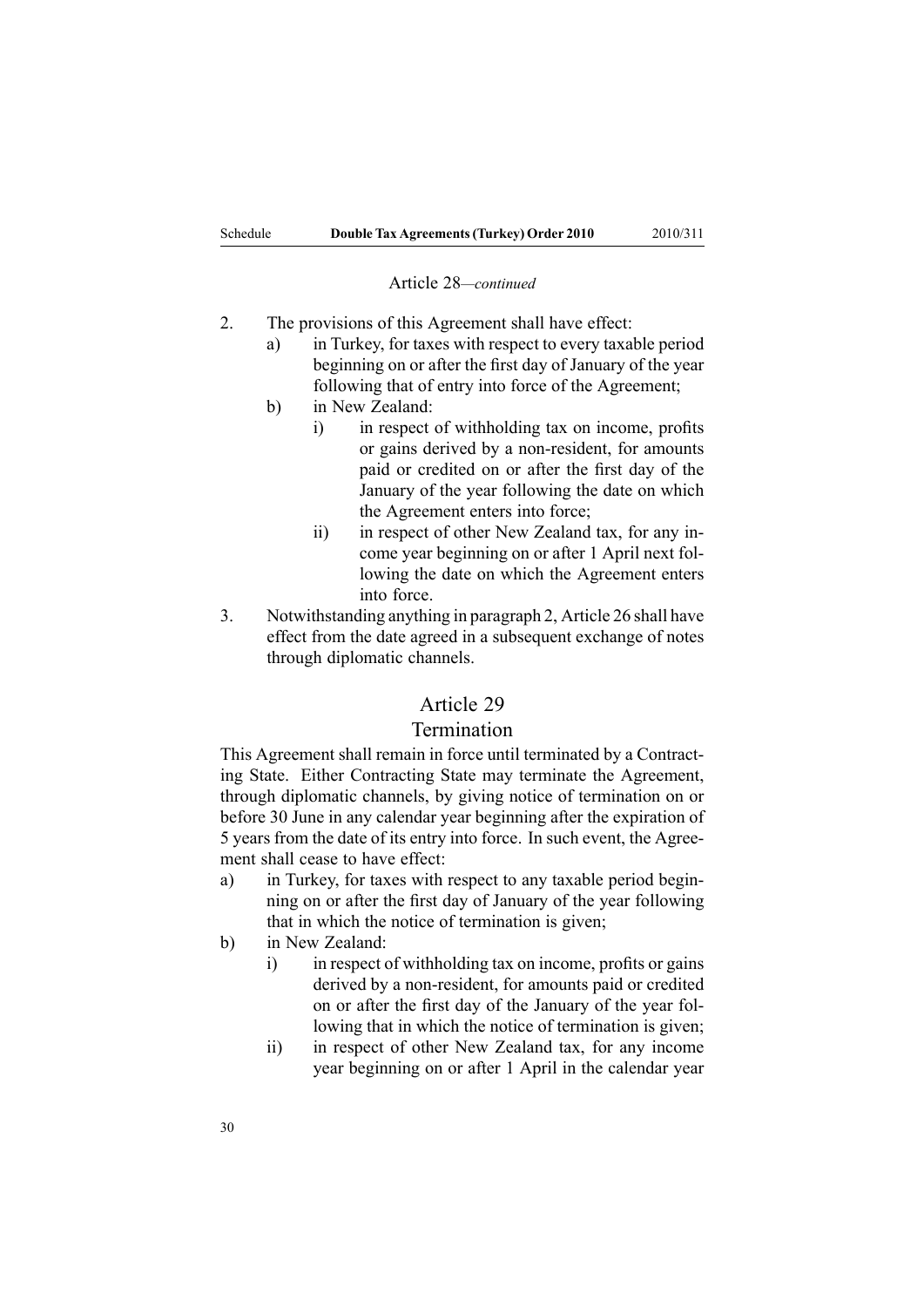### Article 29*—continued*

next following that in which the notice of termination is given.

**IN WITNESS WHEREOF**, the undersigned duly authorized hereto, have signed the presen<sup>t</sup> Agreement.

Done in duplicate at Ankara this 22nd day of April 2010, in the English and Turkish languages, both texts being equally authentic.

| For the Government of         | For the Government of the |
|-------------------------------|---------------------------|
| New Zealand:                  | Republic of Turkey:       |
| Hon John Key                  | Recep Tayyip Erdoğan      |
| Prime Minister of New Zealand | Prime Minister of Turkey  |

### Protocol

At the moment of signing the Agreement between the Government of the Republic of Turkey and the Government of New Zealand for the avoidance of double taxation and the prevention of fiscal evasion with respec<sup>t</sup> to taxes on income, the undersigned have agreed that the following provisions constitute an integral par<sup>t</sup> of the Agreement.

#### **1. With reference to Article 2 of the Agreement**

For greater certainty, the taxes covered by the Agreement do not include any amount which represents <sup>a</sup> penalty or interest imposed under the laws of either Contracting State.

#### **2. With reference to Article 5 of the Agreement**

It is agreed that, for the purposes of determining the duration of activities under paragraphs 3, 4 and 5 of Article 5, the period during which activities are carried on in <sup>a</sup> Contracting State by an enterprise associated with another enterprise shall be aggregated with the period during which activities are carried on by the enterprise with which it is associated if the first-mentioned activities are connected with the activities carried on in that State by the last-mentioned enterprise, provided that any period during which two or more associated enterprises are carrying on concurrent activities is counted only once. An enterprise shall be deemed to be associated with another en-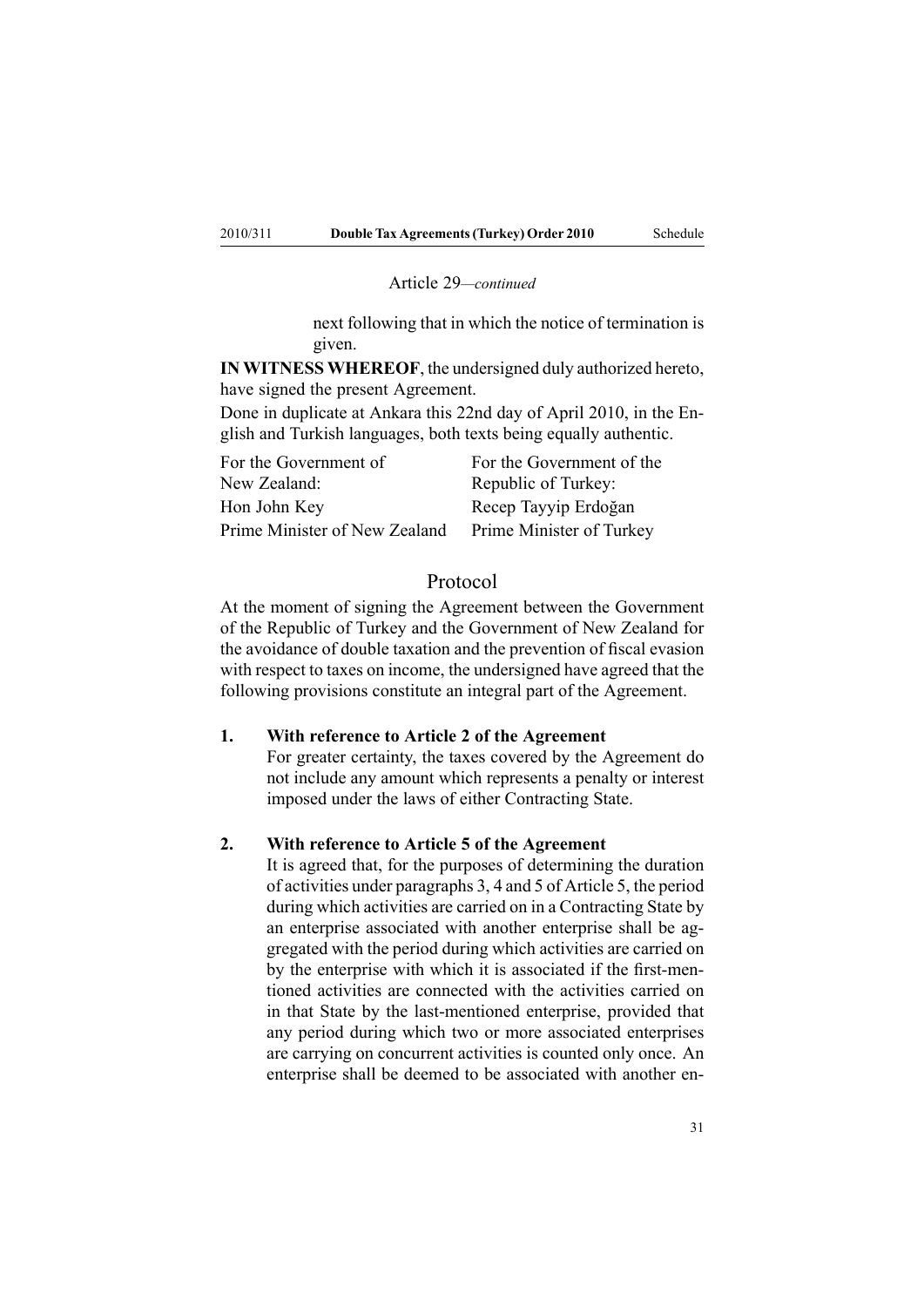terprise if one is controlled directly or indirectly by the other, or if both are controlled directly or indirectly by <sup>a</sup> third person or persons.

- **3. With reference to Article 5, paragraph 7 of the Agreement** It is agreed that, notwithstanding the provisions of paragraphs 1 and 2 of Article 5, where <sup>a</sup> person—other than an agen<sup>t</sup> of an independent status to whom paragraph 8 of Article 5 applies—is acting on behalf of an enterprise and,
	- a) has no authority, to substantially negotiate or conclude contracts in the name of the enterprise but habitually maintains in <sup>a</sup> Contracting State <sup>a</sup> stock of goods or merchandise from which that person regularly delivers goods or merchandise on behalf of the enterprise; or
	- b) manufactures or processes in <sup>a</sup> Contracting State for the enterprise goods or merchandise belonging to the enterprise,

that enterprise shall be deemed to have <sup>a</sup> permanen<sup>t</sup> establishment in that State in respec<sup>t</sup> of any activities which that person undertakes for the enterprise, unless the activities of such person are limited to those mentioned in paragraph 6 of Article 5 which, if exercised through <sup>a</sup> fixed place of business, would not make this place of business <sup>a</sup> permanen<sup>t</sup> establishment under the provisions of that paragraph.

- **4. With reference to Article 6, paragraph 2 of the Agreement** It is understood that, any right referred to in that paragraph shall be regarded as situated where the property to which it relates is situated or where the exploration or exploitation may take place.
- **5. With reference to Article 7, paragraph 3 of the Agreement** It is understood that, no such deduction will be allowed in respec<sup>t</sup> of contributions to the expenses and losses of the head office or other permanen<sup>t</sup> establishments situated abroad and, likewise, the amounts paid by the permanen<sup>t</sup> establishment to the head office of the enterprise or any of its other offices, by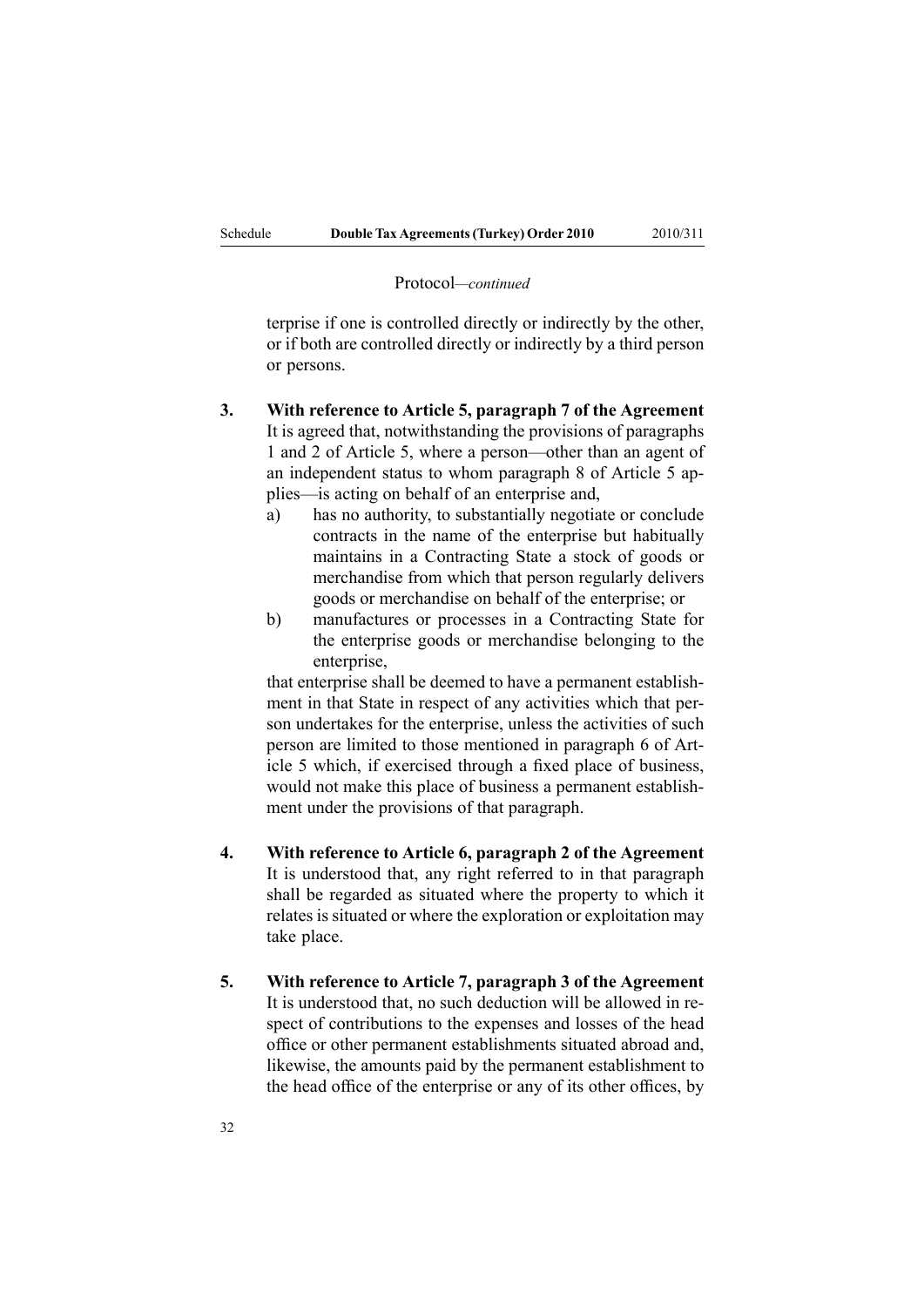way of royalties, interest, commissions or other similar payments.

### **6. With reference to Article 7 of the Agreement**

It is agreed that, where:

- a) <sup>a</sup> resident of <sup>a</sup> Contracting State beneficially owns (whether as <sup>a</sup> direct beneficiary of <sup>a</sup> trust or through one or more interposed trusts) <sup>a</sup> share of the profits of <sup>a</sup> business of an enterprise carried on in the other Contracting State by the trustee(s) of <sup>a</sup> trust other than <sup>a</sup> trust which is treated as <sup>a</sup> company for tax purposes; and
- b) in relation to that enterprise, that resident would have <sup>a</sup> permanen<sup>t</sup> establishment in that other State if the resident carried on the business of the enterprise in their own capacity instead of through any trust or trusts,

then the business of the enterprise carried on by the trustee(s) shall be deemed to be <sup>a</sup> business carried on in the other State by that resident through <sup>a</sup> permanen<sup>t</sup> establishment situated in that other State and the resident's share of profits may be taxed in the other State but only so much of them as is attributable to that permanen<sup>t</sup> establishment.

#### **7. With reference to Articles 10 and 11 of the Agreement**

It is agreed that, the term "dividends" in Article 10, paragraph 3 of the Agreement includes;

- a) in the case of Turkey, income derived from an investment fund or an investment trust;
- b) in the case of New Zealand, income in relation to profitrelated debentures and substituting debentures as defined in Section FA 2 of the Income Tax Act 2007 or any similar provision agreed by the competent authorities of both Contracting States.

It is further agreed that, income referred to in paragraph (b) above is not included in the term "interest" in Article 11, paragraph 4 of the Agreement.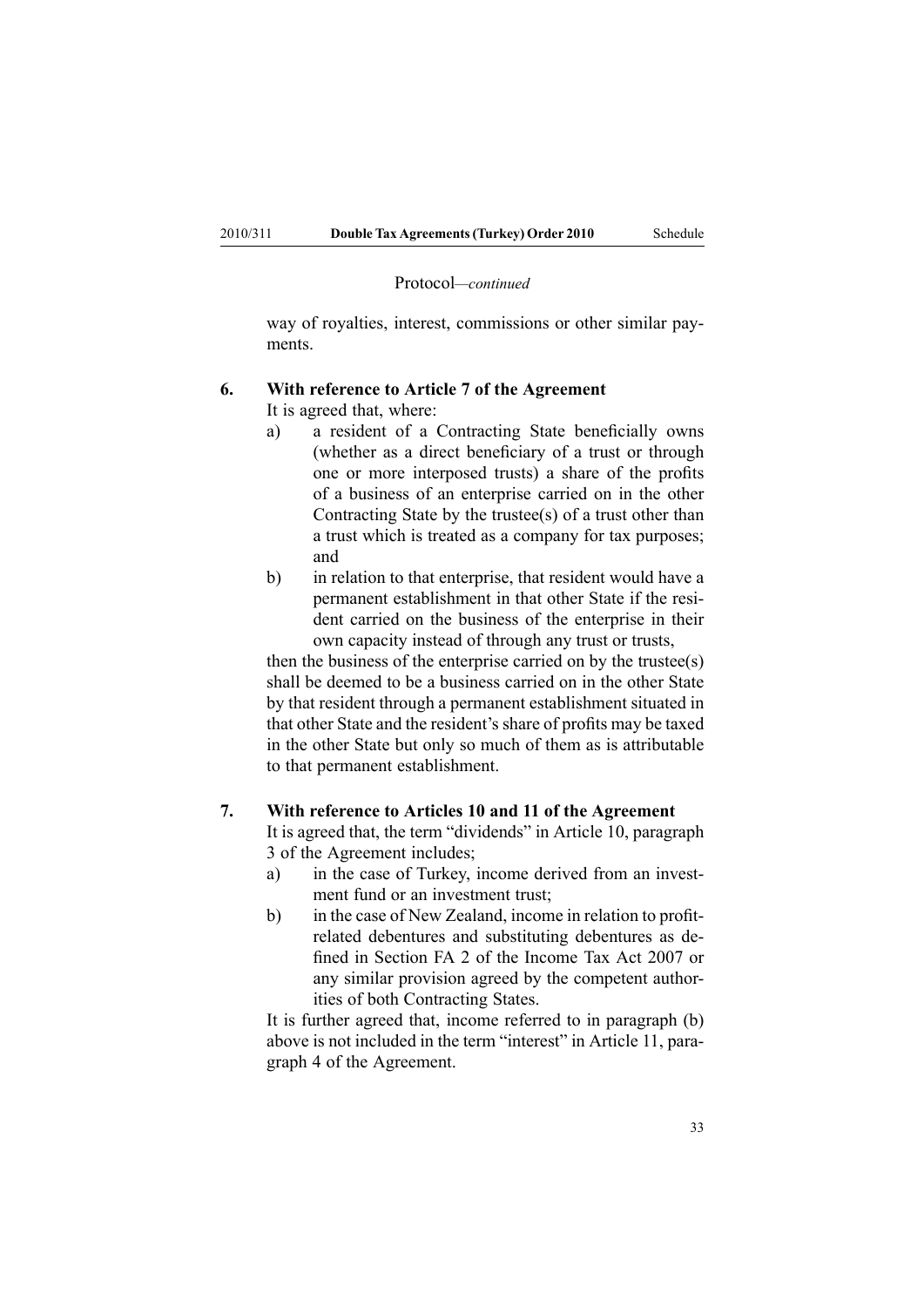**8. With reference to Articles 10, 11 and 12 of the Agreement** It is agreed that, <sup>a</sup> trustee subject to tax in <sup>a</sup> Contracting State in respec<sup>t</sup> of dividends, interest or royalties shall be deemed to be the beneficial owner of those dividends, that interest or those royalties.

# **9. With reference to Article 12, paragraph 3 of the Agreement**

It is understood that,

- a) if the principle purpose of <sup>a</sup> paymen<sup>t</sup> under <sup>a</sup> contract is the provision of consideration within the meaning of paragraph 3, any paymen<sup>t</sup> for assistance that is ancillary to that contract and of largely unimportant character is to be treated as <sup>a</sup> royalty.
- b) the term "royalties", as defined in paragraph 3 of Article 12 of the Agreement, includes payments for total or partial forbearance in respec<sup>t</sup> of the use or supply of any property or right referred to in that paragraph.

#### **10. With reference to Articles 12 and 13 of the Agreement,**

It is agreed that, in case of any paymen<sup>t</sup> received as <sup>a</sup> consideration for the sale of the property referred to in paragraph 3 of Article 12, the provisions of Article 13 shall apply, unless the paymen<sup>t</sup> in question is not <sup>a</sup> paymen<sup>t</sup> for genuine alienation of the said property. In such case the provisions of Article 12 shall apply.

### **11. With reference to Article 23 of the Agreement**

It is agreed that, if New Zealand, after the date of signature of this Agreement, enters into <sup>a</sup> tax treaty, which includes <sup>a</sup> Non-Discrimination Article that is in line with the OECD Model Tax Convention on Income and Capital, negotiations for <sup>a</sup> revision of Article 23 of this Agreement shall take place.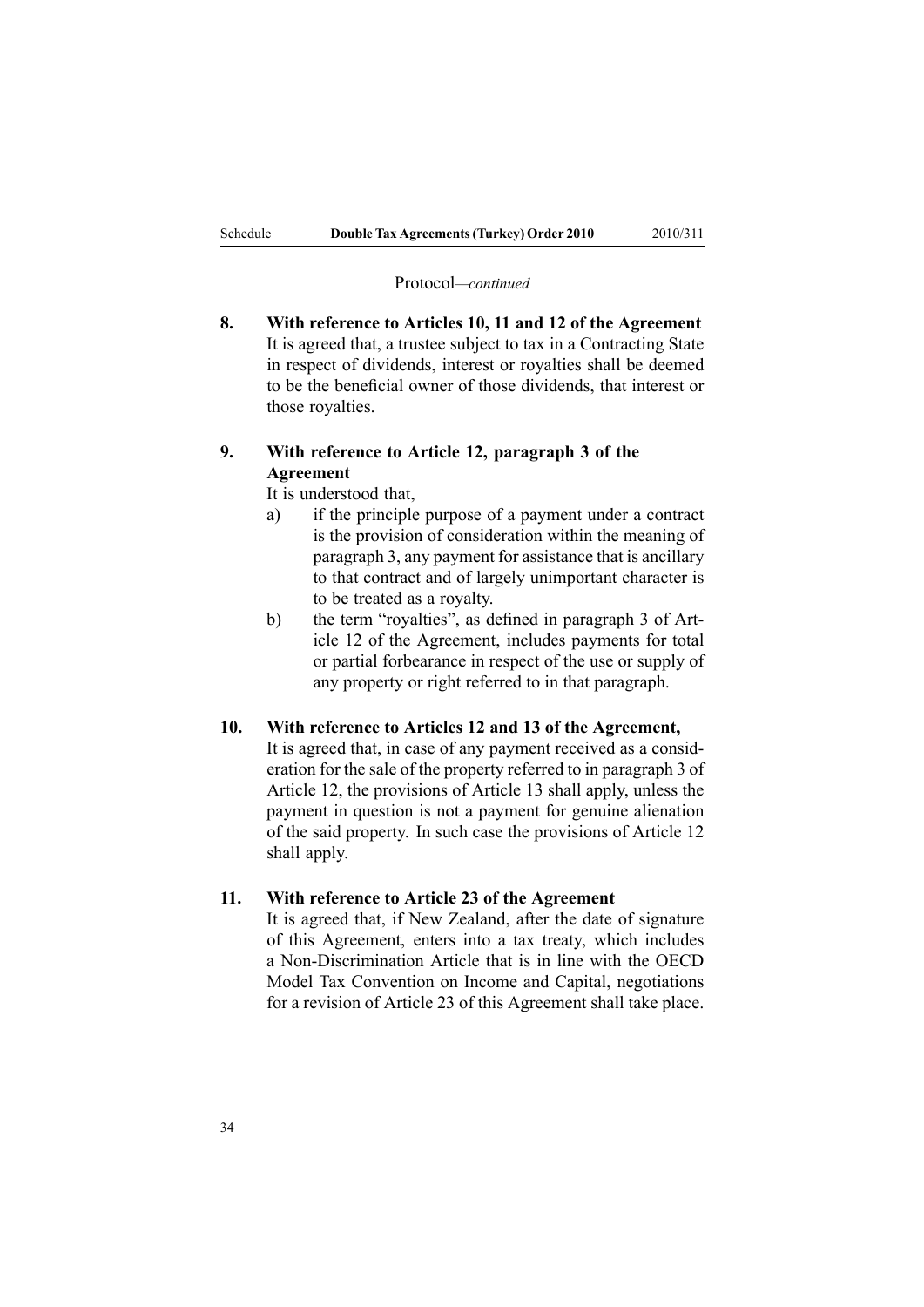# **12. With reference to Article 24, paragraph 2 of the Agreement**

It is understood that, with respec<sup>t</sup> to paragraph 2 of Article 24 the taxpayer must in the case of Turkey claim the refund resulting from such mutual agreemen<sup>t</sup> within <sup>a</sup> period of one year after the tax administration has notified the taxpayer of the result of the mutual agreement.

**IN WITNESS WHEREOF**, the undersigned duly authorized hereto, have signed the presen<sup>t</sup> Protocol.

Done in duplicate at Ankara this 22nd day of April 2010, in the English and Turkish languages, both texts being equally authentic.

For the Government of New Zealand: Hon John Key Recep Tayyip Erdoğan Prime Minister of New Zealand Prime Minister of Turkey

For the Government of the Republic of Turkey:

Rebecca Kitteridge, Clerk of the Executive Council.

#### **Explanatory note**

*This note is not par<sup>t</sup> of the order, but isintended to indicate its general effect.*

This order, which comes into force on the 28th day after the date of its notification in the *Gazette*, gives effect to an agreemen<sup>t</sup> and protocol between New Zealand and Turkey signed on 22 April 2010 (the **agreemen<sup>t</sup> and protocol**). The agreemen<sup>t</sup> and protocol relate to providing relief from double taxation and preventing fiscal evasion, and facilitate the exchange of information between the parties for the purpose of administering and enforcing domestic law relating to taxes. The agreemen<sup>t</sup> and protocol also contain an assistance in collection provision, which relates to recovering unpaid tax.